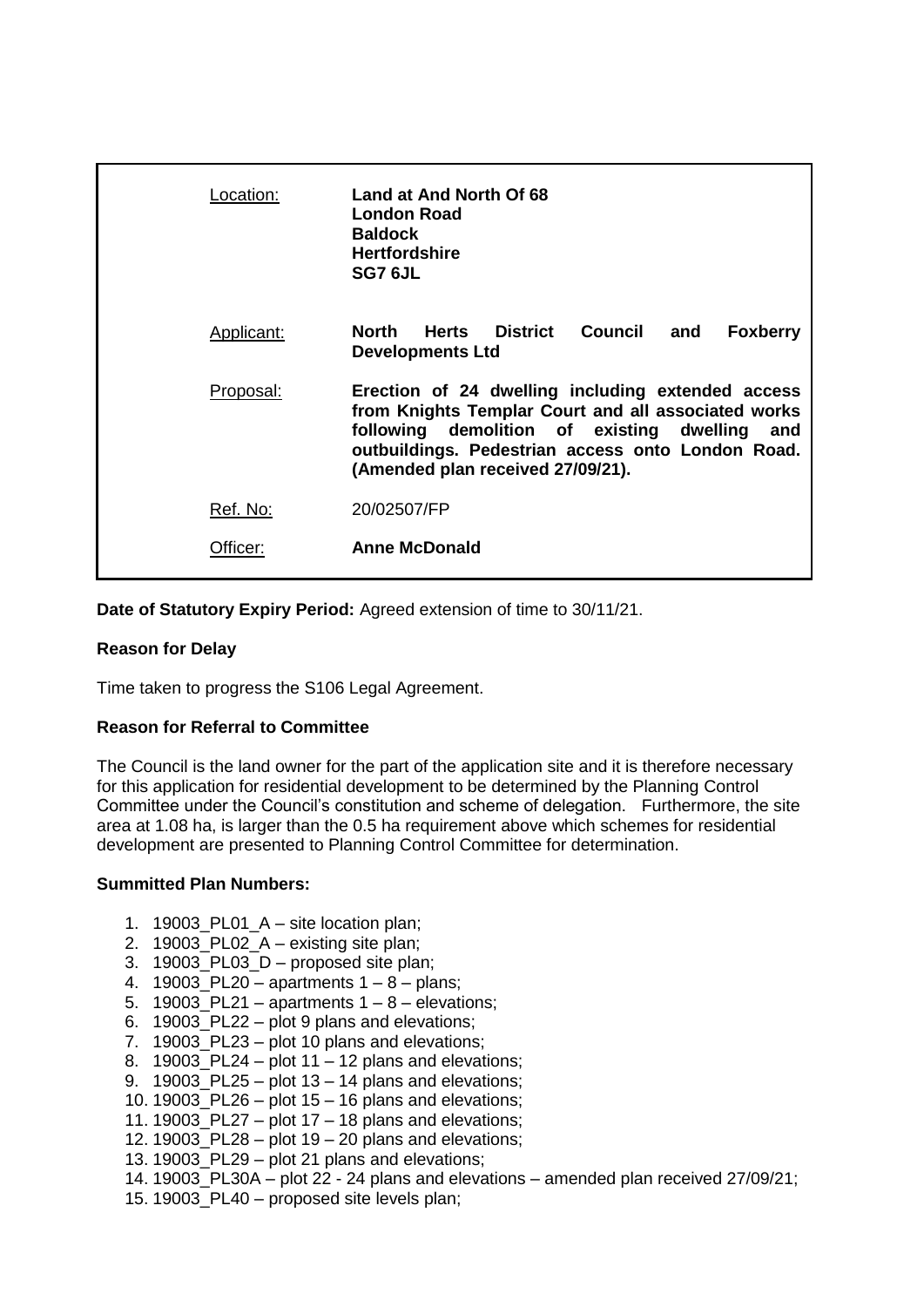- 16. 19003\_PL41 proposed parking plan;
- 17. 19003\_PL42 proposed landscaping plan;
- 18. 19003 PL43 proposed refused collection plan;
- 19. 19/003\_PL44 external materials palette;
- 20. 19003\_PL50 site sections AA BB CC;
- 21. 19003\_PL51 site sections DD EE FF;
- 22. OS 2057-20.1 tree survey;
- 23. OS 2057-20.2 tree survey;
- 24. OS 2057-20.3 tree survey.

### **Supporting Documents:**

- 1. Design and Access Statement;
- 2. Planning Statement;
- 3. Heritage Statement;
- 4. Arboricultural Impact Assessment;
- 5. Flood Risk Assessment;
- 6. Preliminary Ecological Appraisal;
- 7. Bat and Reptile Surveys.

## 1.0 **Policies**

### 1.1 **North Hertfordshire District Local Plan No. 2 – with Alterations (Saved Policies):**

Policy 8 - Development in Towns;

Policy 16 – Archaeology;

Policy 26 - Housing Proposals;

Policy 29A - Affordable Housing for Urban Local Needs';

Policy 51 - Development Effects and Planning Gain;

Policy 55 - Car Parking Standards;

Policy 57 - Residential Guidelines and Standards;

Policy 58 - Letchworth Garden City Design Principles.

## 1.2 **National Planning Policy Framework (NPPF):**

In total but in particular:

Section 2 - Achieving Sustainable Development;

Section 4 - Decision Making;

Section 5 - Delivering a Sufficient Supply of New Homes;

Section 8 - Promoting Healthy and Safe Communities;

Section 9 - Promoting Sustainable Transport;

Section 11 - Making Effective Use of Land;

Section 12 - Achieving Well Designed Places;

Section 14 - Meeting the Challenge of Climate Change, Flooding and Coastal Change.

## 1.3 **Supplementary Planning Documents:**

Vehicle Parking Provision at New Development (SPD – 2011) Design SPD Planning Obligations SPD (November 2006)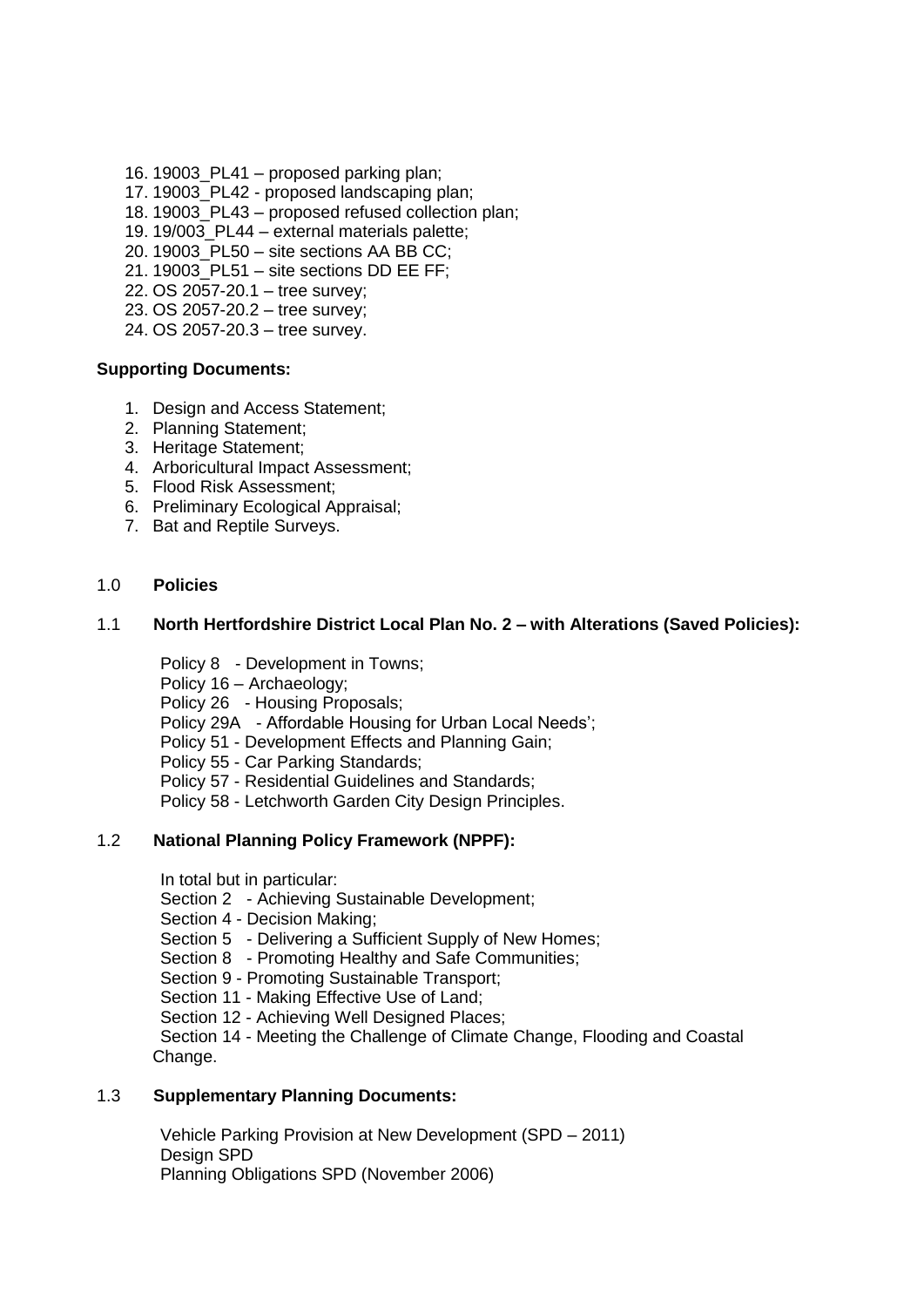# 1.4 **Submission Local Plan (2011-2031) (with Modifications):**

## **Section 2 – Strategic Policies**

SP1 - Sustainable Development in North Hertfordshire; SP6 – Sustainable Transport; SP7- Infrastructure Requirements and Developer Contributions; SP8 - Housing; SP9 - Design and Sustainability; SP10 - Healthy Communities.

## **Section 3 – Development Management Policies**

- T1 Assessment of transport matters
- T2 Parking;
- HS2 Affordable housing;
- HS3 Housing mix;
- HS5 Accessible and Adaptable Housing
- D1 Sustainable design;
- D3 Protecting living conditions;
- D4 Air quality:
- NE7 Reducing flood risk;
- NE8 Sustainable drainage systems;
- NE9 Water Quality and Environment;
- NE10 Water Framework Directive and Wastewater Infrastructure;
- NE11 Contaminated land**;**
- HE4 Archaeology.

## 2.0 **Site Planning History**

- 2.1 Pre-application submission 17/02793/1PRE for the residential development comprising 10 dwellings including new access to Night Court following demolition of existing dwelling. This raised no objection to the principle of re-development and gave some comments on design.
- 2.2 Planning application 18/02586/OP was an outline application for the residential development with 10 houses following demolition of existing property and workshop, accessed via existing driveway from London Road and extensions to Knights Court off Weston Way (all matters reserved except layout and access). This application was refused on 18/02/19 for two reasons. These are:
	- *1. The proposed development would, by reason of its layout, character and density, be at odds with the prevailing verdant and suburban character of the surrounding area. This discord would amount to poor design, the proposal failing to take the opportunity to improve the character of the area and the way it functions contrary to Saved Policy 57 of the Local Plan, policies SP9, D1, D3, H3 of the emerging plan and the NPPF as it relates to achieving well-designed places.*
	- *2. The existing London Road access, which will serve three of the proposed new dwellings, is substandard in terms of its width and design. This will compromise the safety of public highway users. Specifically:*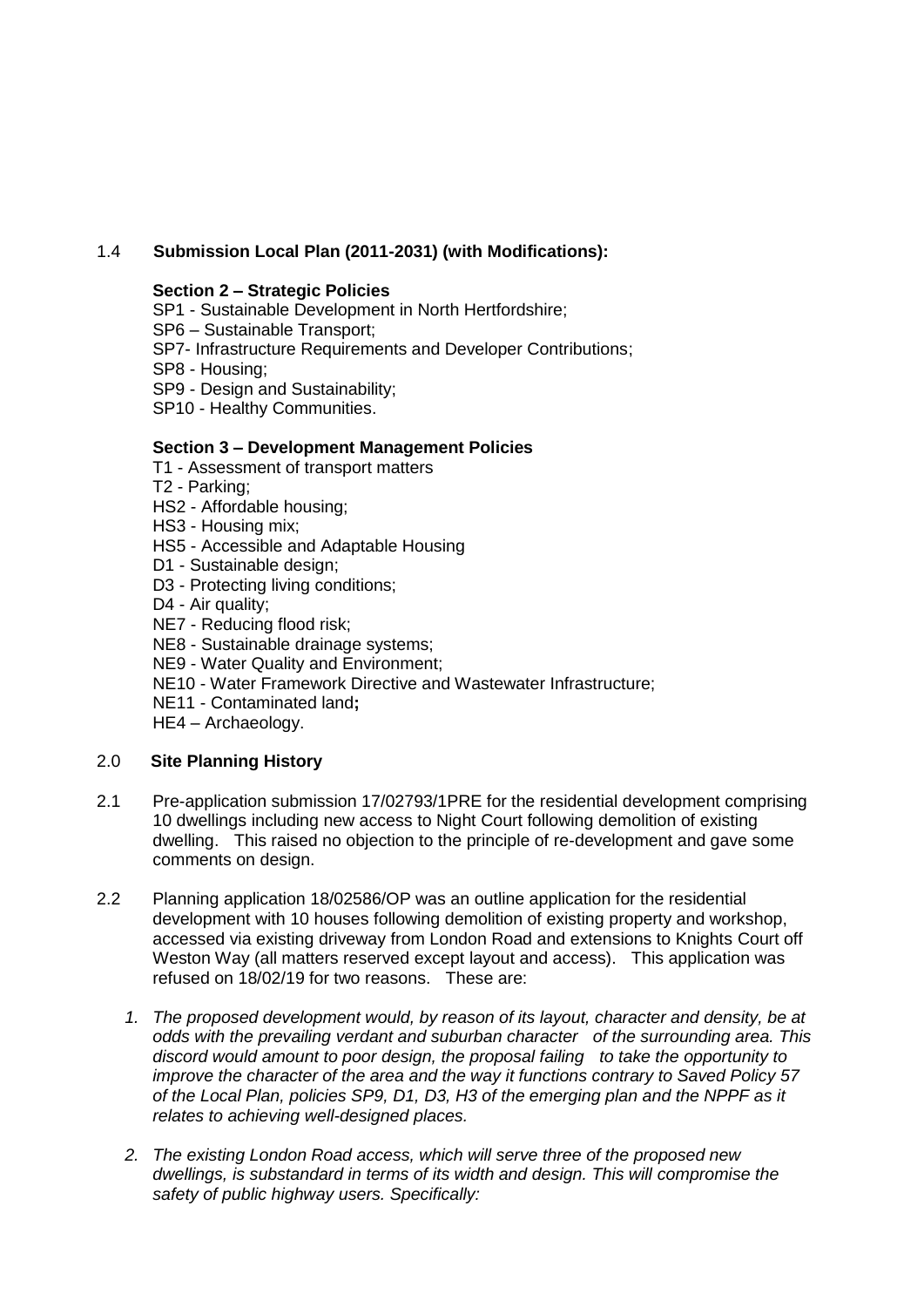*i)* it does not provide sufficient passing and waiting space for vehicles turning off *London Road into the site;* 

*ii) it does not provide sufficient space outside plots 7 to 9 to allow for the turning of*  larger vehicles like fire tenders, large delivery vehicles, etc.

*iii) it does not offer sufficient visibility for the pedestrian exit emerging from Ashton's Lane;* 

*iv*) the London Road vehicular access is too narrow to be shared by traffic and *pedestrians at the same time and therefore the proposal does not provide safe and suitable access for all people by modes other than the private motorcar.*

*v) the tracking for refuse vehicle was undertaken using a smaller refuse vehicle than the one in use by the Council.*

*vi) the development does not provide safe and suitable access for all people by modes other than the private motorcar, and therefore does not comply with paragraphs 32 and 35 of the NPPF.* 

*In view of the above concerns the proposal would have an unacceptable impact on highway safety and convenience and fail to be accessible contrary to HCC's adopted policies as contained in the Local Transport Plan 4, the adopted standards contained in the Roads in Herts, Policy T1 of the Emerging Local Plan and Section 12 of the NPPF, specifically paragraph 108, 109, 110 and 130.*

2.3 This was appealed and dismissed under ref. APP/X1925W/19/3227756. The Inspector dismissed the appeal on two main reasons.

*"The main issues to be considered are i) the impact of the proposal upon the character of the area and ii) the impact of the proposal upon highway safety."*

2.4 Pre-application submission 19/02979/PRE for the residential development comprising 24 dwellings. This raised no objection to development of the site, allocated as BA7 in the emerging Local Plan and was generally supportive of the proposed layout and design, suggesting a larger central landscaping and tree area in the centre of the site to complement and be in keeping with the character of the area. The vehicle access was via Knights Court and this access and the new layout and design was considered to overcome the previous reasons for refusal.

## 3.0 **Representations**

- 3.1 **Anglian Water** no objection. Requires for informative to be imposed on the decision notice.
- 3.2 **Herts and Middlesex Wildlife Trust**  objects to the loss of the traditional orchard. The impact is significant and no measurable mitigation as compensation has been offered. Therefore the application must be refused until this has been addressed. (Officer note – off site compensation forms part of this application).
- 3.3 **HCC Fire Rescue** all developments must be adequately served by fire hydrants in the event of fire and fire hydrants will be required in the development.
- 3.4 **HCC Lead Local Flood Authority** no objection subject to conditions.
- 3.5 **HCC Ecology –** a completed Natural England Biodiversity Metric assessment has been submitted. This shows the proposal removal of areas of grassland and orchard and will result in a loss of -2.07 habitat units and shows a net gain of 1.54 hedgerow units. Ideally the site should achieve a bio-diversity gain in both area based habitats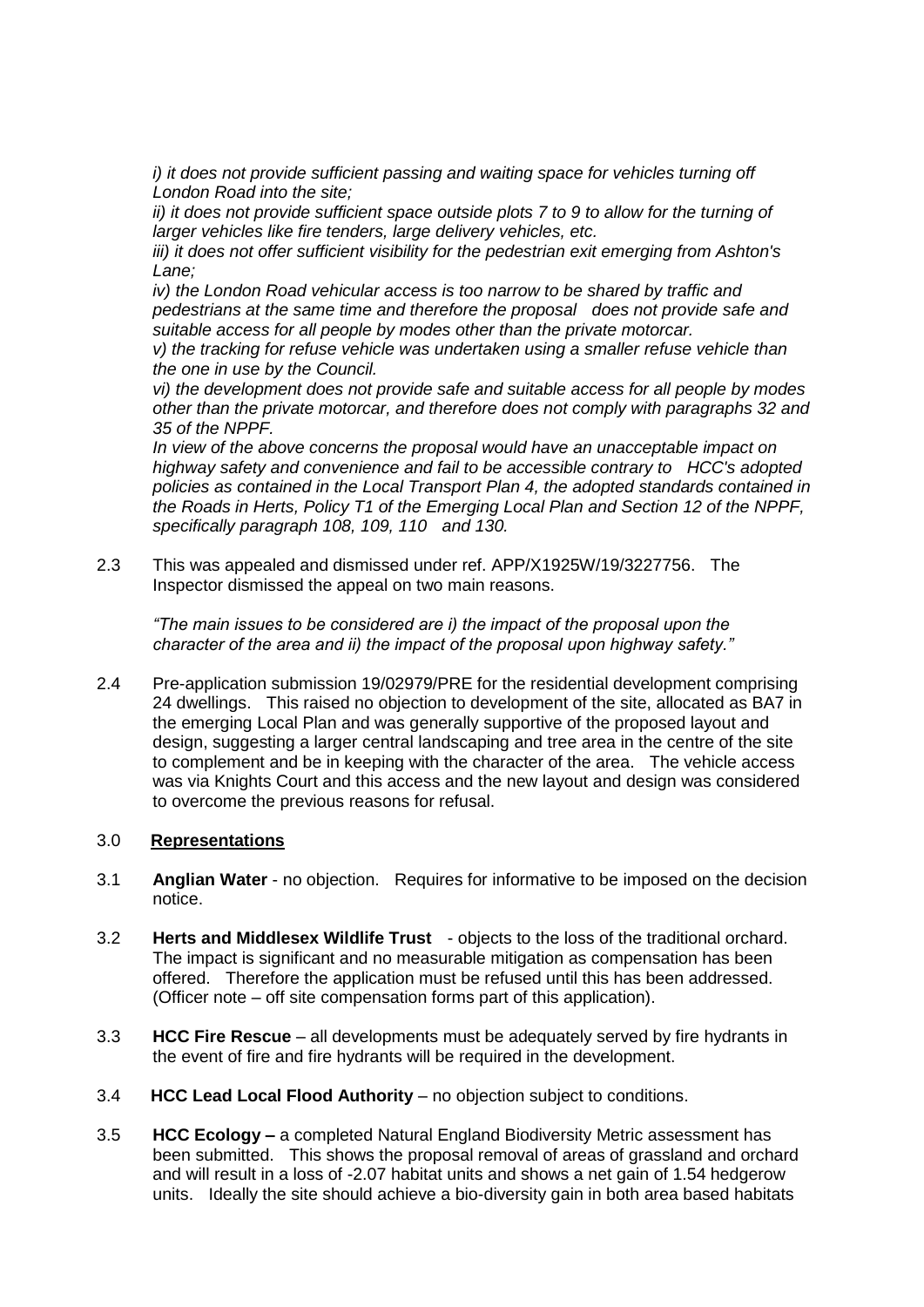(grassland and orchards) and linear habitats (hedgerows). The application does not achieve this. Therefore this short fall should be made available for offsite bio-diversity projects. (Officer note – the application is proposing off site compensation which forms part of this application.)

- 3.6 **HCC Growth and Infrastructure Unit** contributions are required towards education, library and youth services. (Officer note – these are set out in detail later in the report).
- 3.7 **HCC Highways** no objection subject to conditions, an informative and a sustainable transport contribution.
- 3.8 **HCC Archaeology**  recommends a condition.
- 3.9 **HCC Minerals and Waste** a Site Waste Management Plan is required which should aim to reduce the amount of wate generated on site and must contain information including the type of waste to be removed from the site and where that waste will be taken to.
- 3.10 **NHDC Urban Design Officer** I have no comments to make on this proposal in terms of layout, open space, permeability and design. However, a number of trees within the site will be lost to accommodate this development. New trees and hedges are proposed to create a landscape setting for the scheme and help it to assimilate into its surroundings. A detailed planting scheme for this site should be the subject of a condition together with details for its establishment and long-term maintenance and management.
- 3.11 **NHDC Waste Services** general advice including drag distances, levels surfaces and width of bin store doors.
- 3.12 **NHDC Housing Officer** Within the overall 35% affordable housing requirement a 65% / 35% rented / intermediate affordable housing tenure split is recommended in accordance with the requirements of the submission Local Plan. Based on the provision of 24 dwellings, the affordable housing requirement is 8 dwellings, 5 rented and 3 intermediate affordable housing tenure. The applicant has offered 8 flats, (3 x 1-bed and 5 x 2-bed) and if this is to be accepted all should be for affordable rented tenure. The applicant has agreed to this provision.
- 3.13 **NHDC Environmental Protection**  no objection subject to a condition and informative regarding EV charging points.
- 3.14 **NHDC Environmental Health** no objection subject to conditions and informative regarding land contamination and building hours.

## 3.15 **Third party comments**

3.16 The application was advertised with site and press notices and 150 neighbour notification letters. 19 responses have been received with most objecting to the scheme.

## 3.17 **Support:**

- o layout appears less congested than in the previous scheme.
- $\circ$  There appears to be more trees retained in this proposal which is a plus.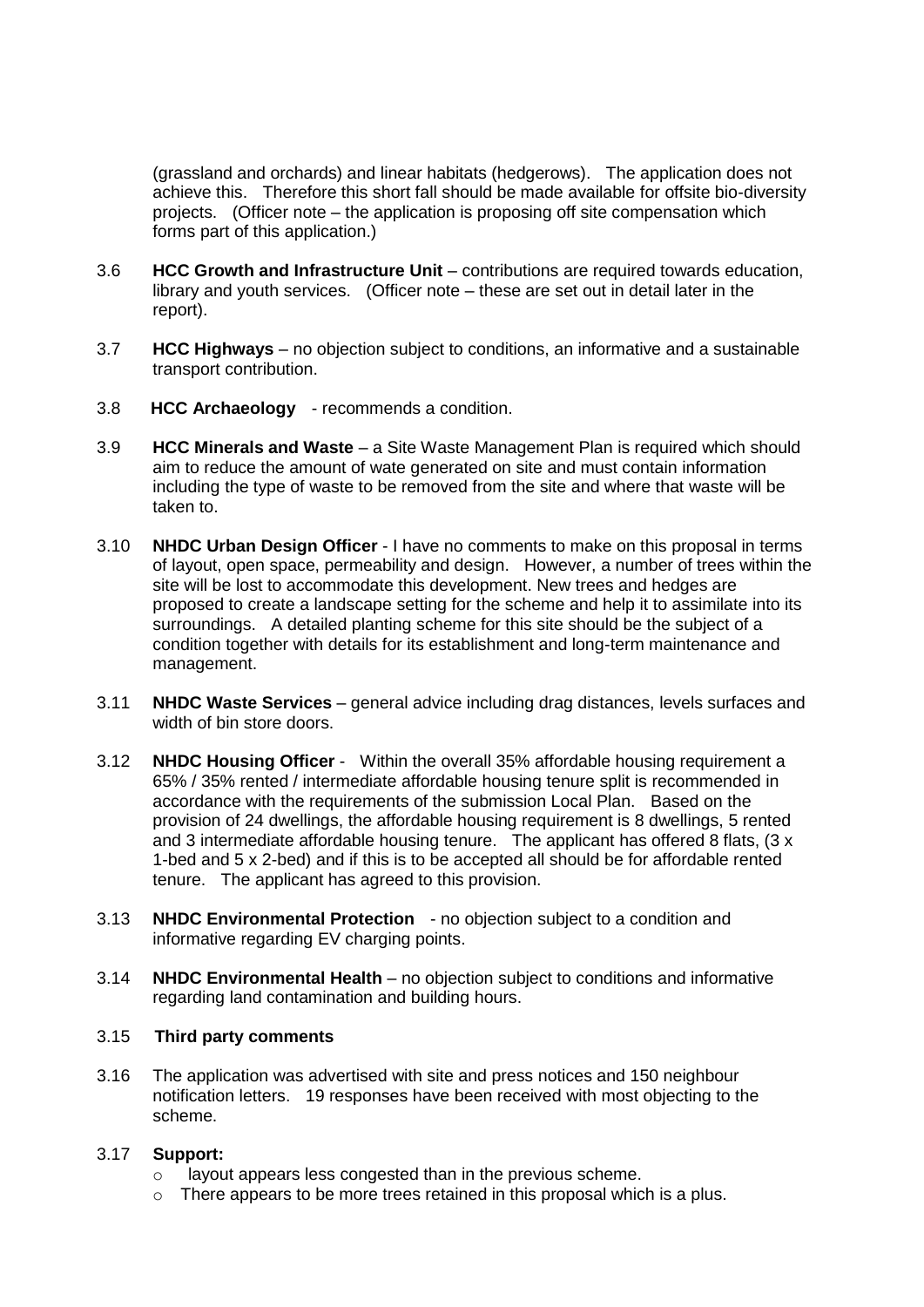## 3.18 **Objecting:**

Principle / layout and design:

- $\circ$  Baldock has had its fair share of infill developments and this one is excessive.
- $\circ$  This has gone from 10 to 24 dwellings which is an over development of the site.
- $\circ$  Plots 11 14 are too close to the houses in Ashtons Lane and the garden sizes are not proportionate or in keeping with the houses on Ashtons Lane.
- o The houses are too close to the existing neighbours.
- o There has been enough building and schools and doctors are full.
- o It will look an eyesore.
- o Why has this increased from 20 to 24. The houses will be 'shoe-horned' into an awkward space.
- o This development will not improve our locality or community.
- $\circ$  The allotments have been left unmanaged for 15 years and should be re-used not built over.
- o Given NHDC is an applicant they are biased towards this proposal.
- o Why should the foul drain at Knight Court take the waste from this development and can it take it? Who will pay the bill if it cannot cope and it all gets blocked up? (Officer note – this is a matter for Anglian Water).
- o It will reduce the value of the houses in Ashtons Lane.

Traffic and parking:

- o Double yellow lines are needed outside the flats at Knights Court to stop people parking along here and causing traffic blockages.
- o Where is the visitor parking for Knights Court to be re-located?
- o Vans park at /near the junction and it is blind spot / safety hazard and this development will make this bottle neck worse.
- o This will cause significant disruption to Weston Way. Weston Way is used by many large vehicles as a short cut form the motor way and these building works will make this worse. A mini roundabout should be put on the junction with Weston Way and Knights Court.
- $\circ$  Documents as far back as 2005 said a roundabout was needed on this junction. At the very least a Road Safety Audit needs to be caried out.
- o Will the road be adopted because Knights Court Management Company have responsibility for this road and the adjacent boundaries. (Officer note – this is not correct. The applicant Foxbury Developments owns the access road from the junction with Weston Way and the Knights Court flats have a right of way over it).
- $\circ$  The perimeter fence with currently exists around the proposed Development and Access Road belongs to Knights Court. How much of this fence to be removed and how it is made good after needs to be agreed with the management company. (Officer note – the applicant owns this fence).
- $\circ$  Is the street light to be removed? And where will it be relocated? (Officer note yes the street light is to be removed. A condition is recommended to ensure that it is relocated and not removed and not replaced).

Bio-diversity:

- o Habitat for wildlife will be lost. This area has bats, black squirrels; foxes, hedgehogs, muntjac, great spotted woodpeckers and jays.
- o Clearly there will be significant biodiversity loss and the proposal should be rejected on this basis. The mitigations offered would come nowhere near to offsetting the losses.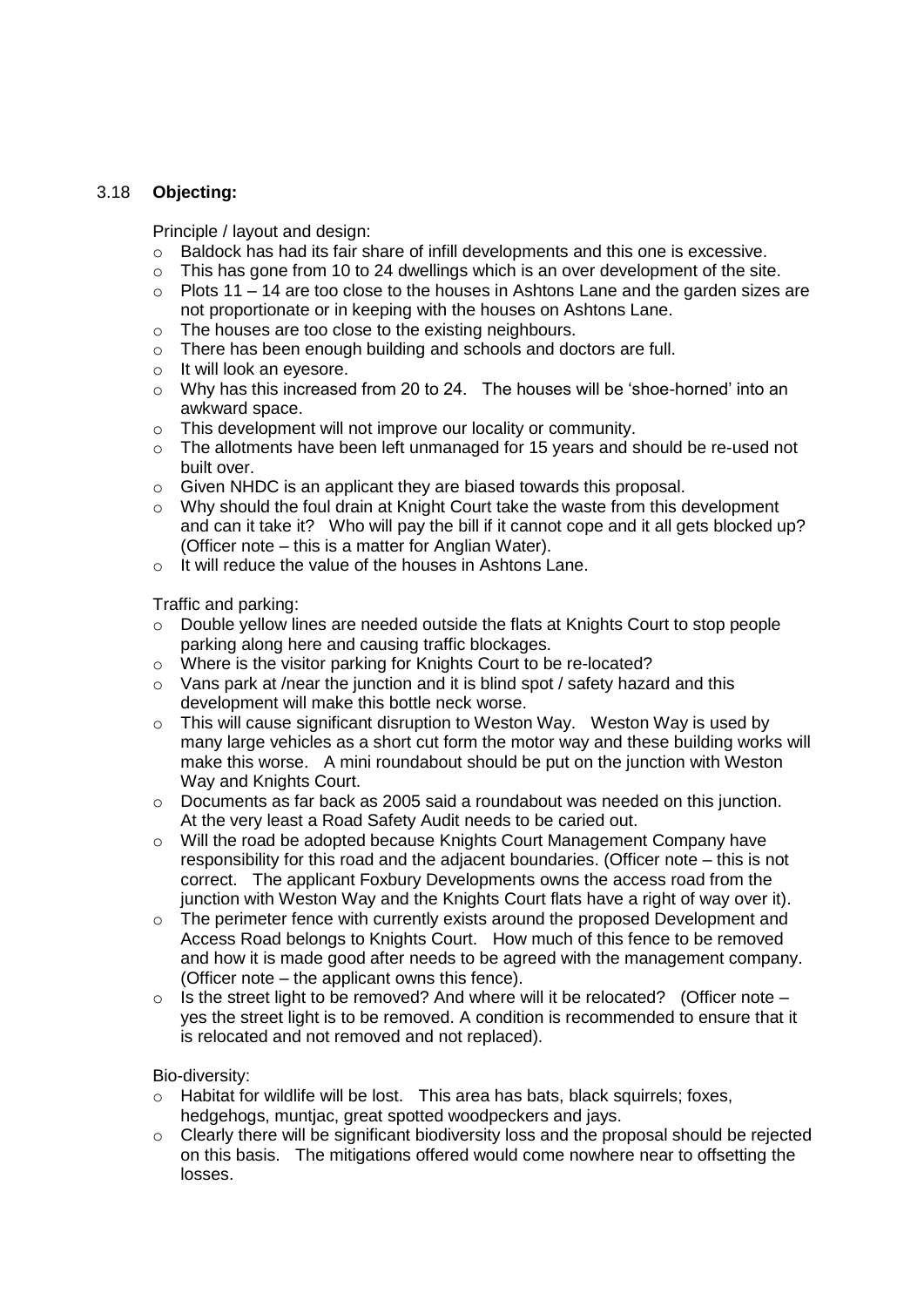- $\circ$  The loss of the trees and green space we have looked out onto for years is very upsetting.
- $\circ$  The new trees planting will not replace the splendour of the mature trees on the site now.

Amenity issues:

- o Our peace will be ruined with two years of building works.
- o We work in the emerging services on shift work and need peace and quiet when at home. The building works will affect this and will pose a danger to colleagues, the public and will negatively affect our mental health.
- $\circ$  This development will have a large impact on our privacy and potentially upon our provision of sunlight and day light.
- o We chose this property due to its quite location and this will be ruined.
- o No consideration has been given to the existing neighbours this scheme will harm.
- $\circ$  The hedging rear of plots 9 and 10 will be retained as this is our hedging planted by us about 25 years ago within our boundary.
- $\circ$  We feel there will be impact on the rear gardens of the houses in Ashtons Lane.
- $\circ$  We are concerned that the pedestrian access to London Road will cause noise in the locality and should be blocked off.
- $\circ$  Three storey accommodation will block sunlight to 18 26 Ashtons Lane.
- $\circ$  The short cut from Weston Way to London Road will cause noise and disturbance for neighbours and who knows who will walk through it. We don't want strangers walking round the back of the flats.
- o Concern that car lights will shine in my rear rooms.
- o It will result in a loss of privacy to our home and garden.

#### Water supply:

o There are water supply issues in Clare Close and this development could make this worse. (Officer note – this is a matter for Anglian Water).

## 4.0 **Planning Considerations**

## 4.1 **Site and Surroundings**

4.1.1 The application site is formed from no.68 London Road, which is a chalet bungalow with a range of detached outbuildings including a garage and greenhouses and its extensive gardens, which forms the southern part of the site, and the former allotments (owned by NHDC) which form the northern part of the site. The site area is 1.08 hectares and is a roughly 'tri-angular' shaped plot of land. It has a 'back land' position, lying to the east of Weston Way, south of Clare Crescent and west of Ashton's Lane and London Road. The area is a large area of green open land, verdant in character with many mature trees and areas of overgrown grassland and shrubs. It is not within the Conservation Area and it does not neighbour any listed buildings.

## 4.2 **Proposal**

4.2.1 This is a full planning application for the redevelopment of the southern part of the site and residential redevelopment of the allotments part of the site, to form one new development comprising of one block of 8 flats and 16 houses, 24 dwellings in total. The vehicle access is an extension off Knights Court, which forms a central roadway into the development with the houses set around a central open green area. The existing vehicle access off London Road for no.68 is to form a pedestrian and cycle link to London Road.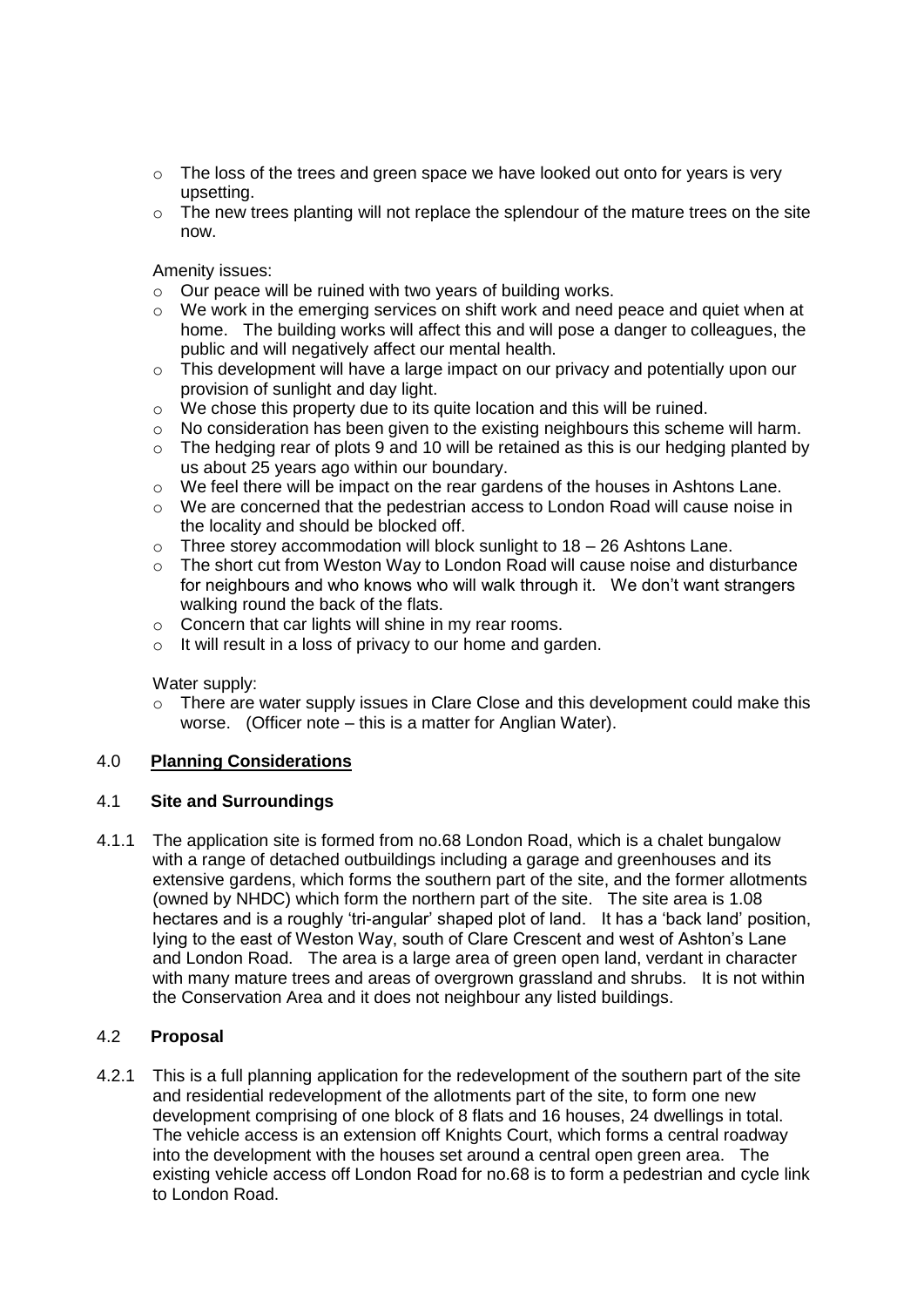Plots  $1 - 8$ 

4.2.2 These form the block of flats which is positioned to the immediate east of Knights Court on the south side of the access road. The block is mainly two storeys in height, with the eastern corner section being three storeys. It has a central underpass section, providing access to a rear parking area comprising 10 parking spaces with an additional 2 parking spaces located in tandem style on the west side of the building. Two spaces are disabled and there is a bin store area under the underpass part of the building and a bike store area in the rear car park. Within the block there are 5 x 2-bedroom flats and 3 x 1-bedroom flats and each flat has a generous sized kitchen / dining / living room with hallways and built in storage. The block is part 9.7m and part 10.4m in height and is roughly 'L' shaped in footprint. It is a maximum of 24.7m wide and just under 24m deep on the long elevations. The external design of the block is sections of brick work, tile clad and sand coloured painted render with a tradition tile roof.

Plots  $9 - 10$ 

4.2.3 These are two detached houses positioned in the southern corner of the site and will back onto houses near the junction of Weston Way and Ashton's Lane. These are two storey houses with a front gable design feature with a 'cat slide' roof forming part of the front elevation and are of traditional brick, tile and sections of render for the external materials. The houses have a recessed porch area and comprise a large living room, an office, w.c., storage cupboards, large hallway, utility and large open plan kitchen / dining / family room across the rear at ground floor level and four bedrooms, one with en-suite and a family bathroom at first floor level. The houses have a maximum ridge height of 8.7m. Plot 9 has two parking spaces in the frontage and a rear garden that is 13m deep and 14m wide. Plot 10 has three parking spaces in the frontage and a rear garden than is 12m deep and 28m wide occupying the southern bend in the site.

## Plots 11 – 14

4.2.4 These are two pairs of semi-detached houses positioned on the east side of the site rear of Ashton's Lane. The houses are 9.3m tall and are designed as pairs, with the two end plots being gable fronts with sand coloured painted render finish and the two middle plots being brick built with a ground floor bay window and flat roofed front dormer window. Each house comprises a hallway with w.c., a living room and kitchen / dining room across the rear with a separate utility area at ground floor, two bedrooms, one with en-suite, a family bathroom and a home office room at first floor level and a further bedroom with en-suite at second floor. Each house has two on plot parking spaces, rear garden access and a rear garden area that is 13.5m deep and between 8m to 9m in width.

## Plots 15 – 16

4.2.5 These house have the appearance of one large detached house, but in fact do form one pair of semi-detached houses. These house are also on the east side of the site and back onto the houses in London Road. These houses are 8.2m tall with a rendered external appearance. Plot 15 is larger. It has its front door on the front elevation and comprises a large hallway, with W.C, home office, living room and kitchen / dining / family room with a separate utility at ground floor level and four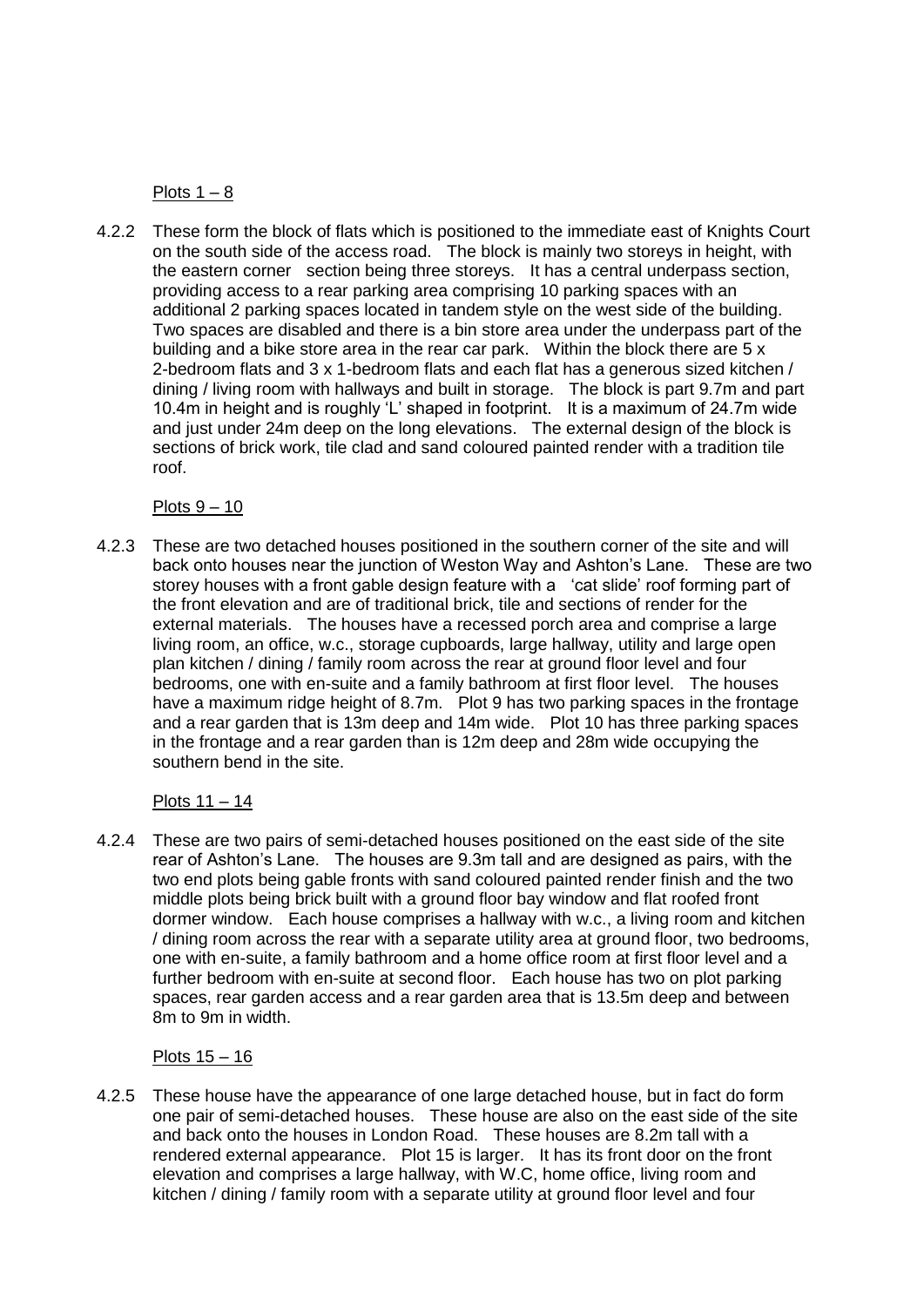bedrooms, one with en-suite and a family bathroom at first floor level. This plot has four on plot parking spaces and a rear garden that is between 15m to 18m in length and just under 9m wide. Plot 16 has its front door on the side elevation and comprises a hallway with a w.c. kitchen / dining room and living room at ground floor with two bedrooms, one with en-suite and one family bathroom at first floor level. The house has two on plot parking spaces to the side and a rear garden that is between 5m to 8m wide and 14m long.

# Plots 17 – 20

4.2.6 These houses form a row of terraced houses in the north-east corner of the site. These houses on the east side back onto the houses in London Road and to the north and west of the block the houses in Clare Crescent. The houses are similar in design to those in plots 11 – 14, with the two end houses having gable design frontage that are rendered and the middle two houses also having render at first floor with steep 'cat slide' roof with front and rear dormer windows at first floor level. The houses are a maximum of 8.2m tall. Plots 18 and 19 (the middle plots) are slightly smaller, with hallway with w.c., a kitchen / dining room and living room at ground floor with three bedroom, one with en-suite and family bathroom at first floor level. Plots 17 and 20 have a large hallway, w.c. and cloakroom, living room, kitchen / dining / family room and sperate utility room at ground floor with four bedrooms (the smallest is marked as a home office), one bedroom with en-suite and one family bathroom at first floor level. Plots 18 – 20 each have two on plot parking space. Plot 17 has three. Plots 17 – 19 have rear gardens that are between 8m to 9m in width and between 28m to 30m in length. Plot 20 has a garden that is 14m wide and between 10m to 17m in length.

Plot 21

4.2.7 This is a detached house positioned fairly centrally in the site, and is to form one side of the roadway into the site and is opposite the flats in plots 1-8. It backs onto the houses in Clare Crescent on its north side. The house has a front gable design, with sections of brick work, render and bay windows. It is 8.2m in hight and comprises a large hallway with w.c., home office, large living room, a kitchen / dining room and utility at ground floor level with four bedrooms, one with en-suite and a family bathroom at first floor level. It has four on plot parking spaces and a rear garden that is 12m wide and is part 14m and part 18m deep.

# Plots 22 – 24

4.2.8 These houses form a row of terraced houses in the north-west corner of the site. The side flank of plot 24 is rear of the houses on Weston Way and the side flank of plot 22 neighbours the houses on Clare Crescent. The house are 8.7m tall and plot 22 has a gable design frontage in brick with plots 23 and 24 are rendered with ground floor bay windows. Each houses comprises a hallway with w.c., living room and kitchen / dining room at ground floor with three bedrooms, one with en-suite and one family bathroom at first floor. Plot 23 also has a home office /small bedroom 4 and a larger landing and larger bedrooms compared to plots 22 and 24 due to the first floor of this house extending over the ground floor passageway to the rear garden area. Plots 23 and 24 have two on plot parking spaces while plot 22 has three. Each house has garden area of 7m wide and 29m deep for plots 23 and 24 and 19m wide and part 10 and part 18m deep for plot 22. An amended plan was requested which has reduced the height of these houses from 9.5m to 8.7m.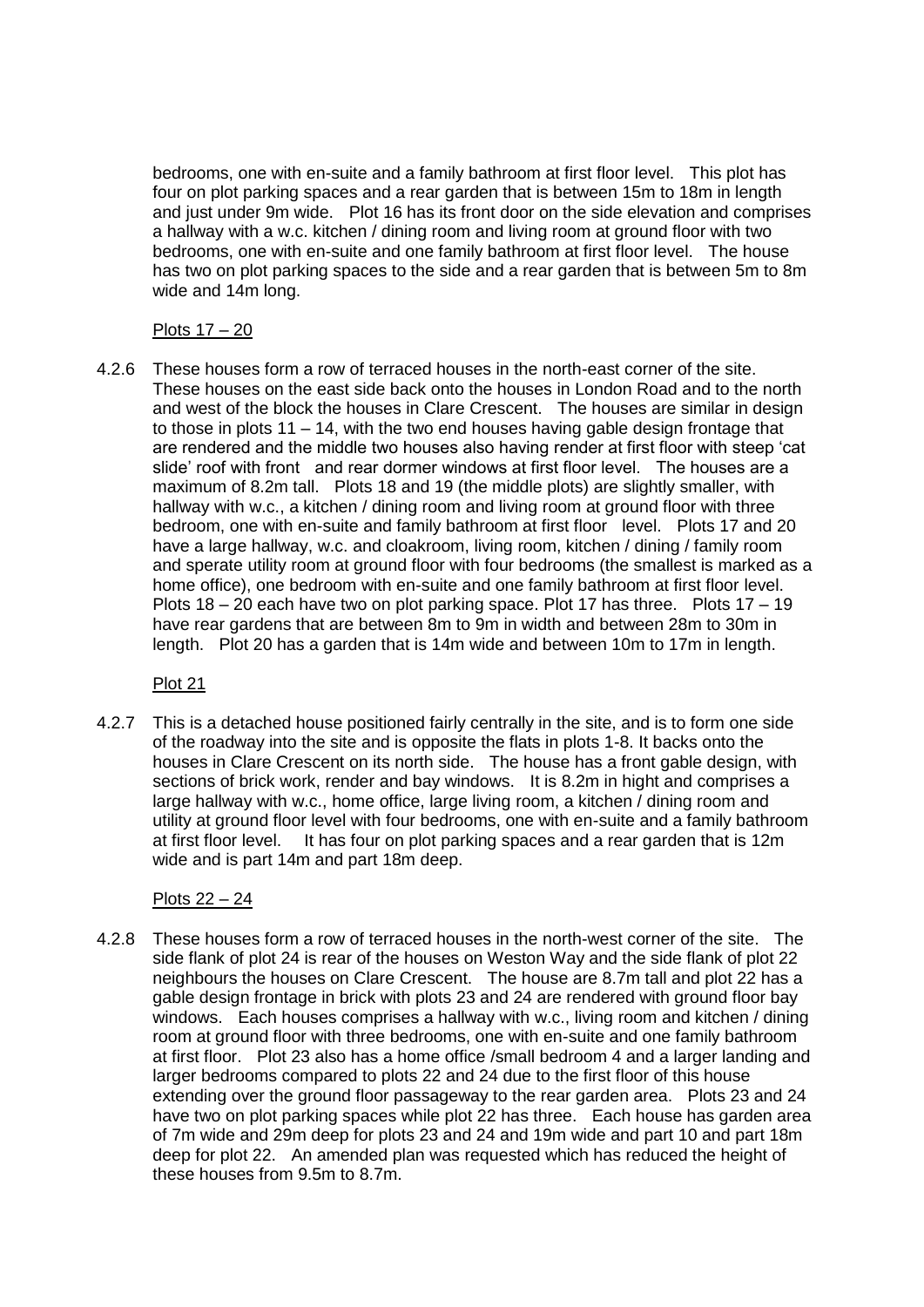- 4.2.9 Within the development there are 12 visitor parking spaces.
- 4.2.10 Submitted in support of the application are a Design and Assess Statement; Planning Statement; Heritage Statement, Flood Risk Assessment, Biodiversity Metric letter, Bat and Reptile surveys and Preliminary Ecology Appraisal. All these documents can be viewed on the Council's website. Key points from the Planning Statement include:
	- $\circ$  To overcome the prevision reason for refusal the application site was extended to include the land of the former allotments and to enable a more comprehensive scheme to be submitted.
	- $\circ$  There is a revised housing mix to provide a better mix of dwelling types and sizes.
	- $\circ$  The dwelling design better reflects local character and distinctive with groups of short terraces and semi-detached dwellings similar to those in Clare Crescent with more emphasis on open space in the development.
	- $\circ$  All vehicle traffic is to enter the site via Weston Way / Knights Court with a shared footpath and cycle path linking to London Road.
	- $\circ$  The prominent character of Clare Crescent is made up of arts and crats garden city terraced styles, with steeply pitched gables, plain tiled roofs, render walls and tall brick chimneys. The new dwellings have been designed in the arts and crafts garden city style, with many of the house types echoing characteristics found in Clare Crescent, Mons Avenue, Nightingale Way, Elmwood Avenue and some parts of London Road. These feature include steeply pitched gables, brick chimney, modest flat roof dormers, porch canopies and bay windows with external materials comprising of plain tile roofs, facing brickwork and render.
	- $\circ$  All houses have a generous garden with open space within the centre of the development.
	- o The site is in a sustainable location.
	- o Significant weight should be given to the emerging Local Plan, where this site is an housing allocation BA7. Thus there is no objection to the principle of development.
	- o The proposal is considered to be in accordance with the development plan policies.
	- $\circ$  The affordable units are all proposed to be houses within the apartment block. This is considered to be the most appropriate solution as it would enable a housing provider to take responsibility for the single block.
	- o Each property complies with the National Described Space standards and has parking and private amenity space.
	- o The trees to be removed do not have a high amenity value. The trees to be retained will be protected during the construction phase.
	- $\circ$  The completed development will have an acceptable visual appearance. This includes new planting, retention of existing trees, appropriate materials for shared surfaces and fencings and walls.
	- o The proposal is considered to represent a design and layout that reflects local context and character and will create a strong sense of place whilst also providing a good standard of accommodation for modern living.
	- o The development will not result in a loss of privacy or adversely affect the existing neighbours in Weston Way, Knights Court, Ashton's Lane and London Road.
	- o The Knights Court access will become busier as a result of the development. However, it is not considered that the nature of the residential traffic associated with the development would cause adverse material harm to the living conditions of the properties in Knights Court or on Weston Way.
	- o The access has been assessed by highway engineers and is considered suitable to accommodate the amount and type of additional traffic.
	- $\circ$  The site is south-west of Archegonial Area 96 which encompass the late Iron Age settlement of Baldock, the Roman small town and the medieval town.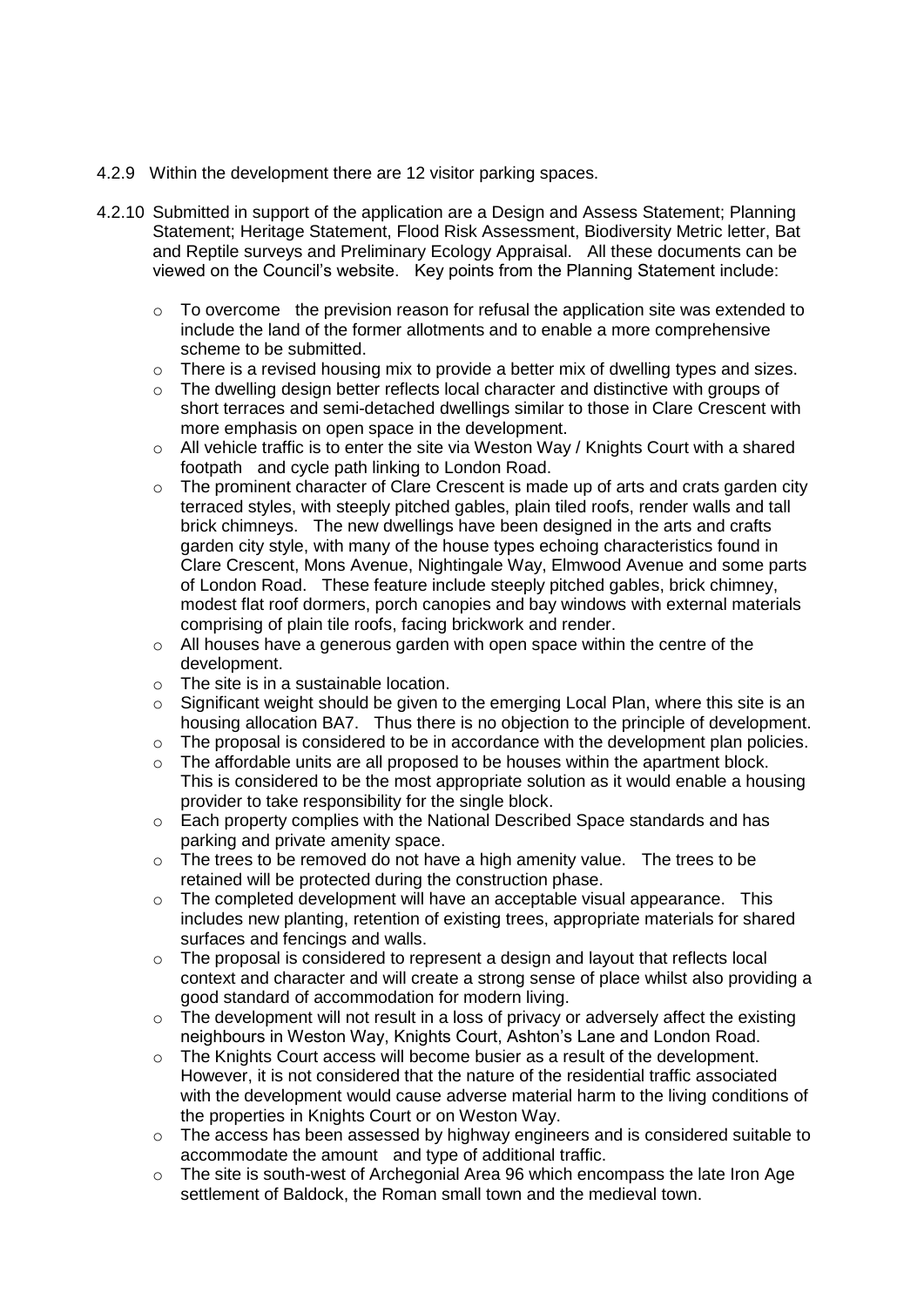- o The Heritage Network conclude that there is the potential for the site to contain archaeological remains of significance and as such recommend that a programme of intrusive investigation is likely to be required pre-commencement.
- $\circ$  The application site is in Flood Zone 1 so there is a low risk or surface water flooding across the site.
- $\circ$  The Ecological Survey identified the site as having a high ecological value as well as supporting hibernating bats and potential for summer roosting bats and reptiles. The site is also valuable for birds and invertebrates. Recommendations include habitat compensation and to take a precautionary approach with respect to birds, amphibians, hedgehogs and foraging bats. A Landscape Ecological Management Plan is also recommended in order to secure the required mitigation and ecological enhancements. It is acknowledged that Natural England will need to approve the mitigation measures with regards to the bats and to issue a European Protected Species development site licence prior to commencement. (Officer note – a condition is recommended ensuring the ecological mitigation measures).
- o The houses will be built to a high standard with respect to energy performance.

### 4.3 **Key Issues**

- 4.3.1 Taking account of the relevant development plan policies and other material considerations listed above, together with the representations also listed above I consider the main issues to be addressed in the determination of this planning application are:
	- $\circ$  The principle of development on the site and the overall policy basis for any decision;
	- o Whether the design, layout and overall appearance of the development is acceptable in this location;
	- $\circ$  Whether the living conditions of nearby residents and future residents of the proposed development would be acceptable;
	- $\circ$  Whether the proposal would have sufficient car parking, access and servicing arrangements to meet the needs of the development and not harm the wider area;
	- o Whether the impact on biodiversity is acceptable;
	- o Whether suitable S106 contributions and affordable housing can be secured, and
	- o Whether the proposal is acceptable in all other technical respects, and in relation to matters of climate change and air quality mitigation.
- 4.3.2 The following paragraphs address these broad issues and related detailed matters in this order before reaching conclusions in the planning balance and setting out a recommendation.

#### Policy basis for the proposal

- 4.3.3 The application site is located within the urban area of the town of Baldock. Half of the site is already in existing residential use (no.68 and its grounds) and half of the site is a former allotment area. National and local planning policies seek to focus new housing within urban areas and therefore the development of this land is acceptable in principle under saved Local Plan Policy 8 'Development in Towns'.
- 4.3.4 Under the provisions of the emerging Submission Local Plan 2011 2031, this whole site is an allocated housing site BA7. The requirements of Policy BA7 state:
- 4.3.5 Land rear of Clare Crescent 20 homes: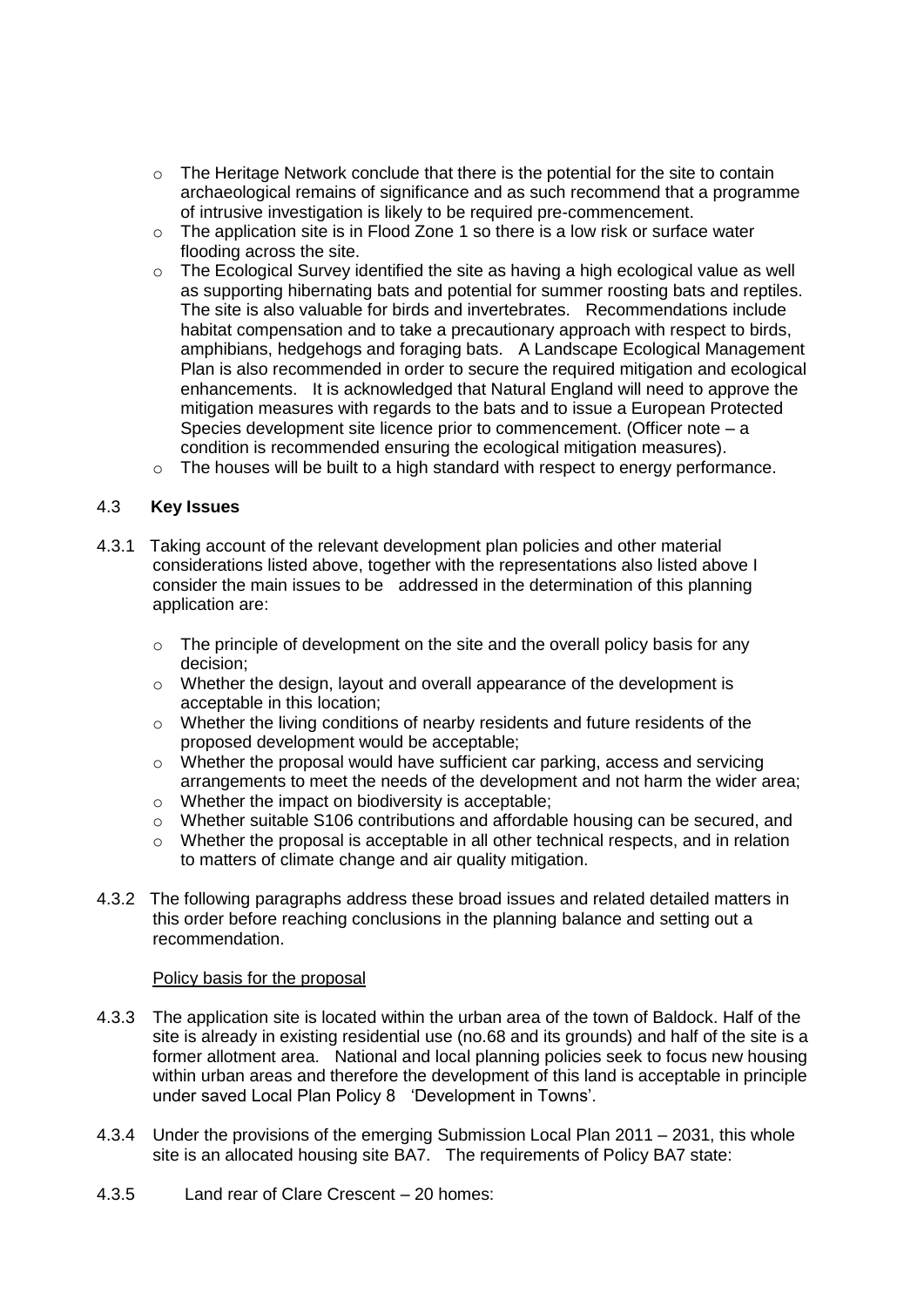- o Archaeological survey to be completed prior to development;
- o Preliminary Risk Assessment to identity any contamination associated with previous uses including mitigation;
- $\circ$  Address existing surface water flood risk issues, including any run-off through SuDS or other appropriate solution.
- 4.3.6 As set out above supporting documents have been submitted to specifically address the three criteria of this policy, and the HCC Historic and Natural Advisor team, the HCC Lead Local Flood Authority and the NHDC Environmental Protection officer have all reviewed these documents and recommend no objection to the application subject to conditions, which are recommended.
- 4.3.7 The emerging Local Plan is at an advanced stage of preparation. The plan process is nearing completion with the various rounds of consultation on the plan and its modification as well as the Examinations in Public sessions all completed. The Council is now waiting of the Inspector's final report, which is imminent, and it is hoped that the emerging Local Plan will be finally and fully adopted within the next few months. As a result, significant weight can be given to the policies contained within it.
- 4.3.8 I note that the policy advocated 20 homes on the site, and this proposal is for 24. As the development is acceptable in principle it must be assessed against relevant design policies, 57 and 58 of the Saved Local Plan and DS1 and DS3 of the emerging Local Plan to assess whether 24 dwellings and the design and layout of the site is acceptable.

## Design and Layout

- 4.3.9 I have no objection to the proposed design and layout of the proposal. The continuation of the Knights Court access into the development with the proposed flats (plots  $1 - 8$ ) on the south side and plot 21 on the north leading to a good sized central area of open space, will create an attractive 'street' into the development. Plots 9 – 16 then form a 'street' along the east side of the site with the two rows of terraced houses set back into the north-east and north-west corners. Some mature trees within the centre of the site are to be retained, along with groups of trees along the site boundary, in particular with Ashton's Lane and numbers 27 and 29 Clare Crescent.
- 4.3.10 The design of the development, based on the traditional arts and crafts design of the houses in Clare Crescent, with gable frontages, steep roofs and traditional materials is considered to be attractive in its own right as well as being reflective and complementary of the character of the locality. The heights of the houses vary between 8.2m to 9.3m. This is considered to result in an attractive street scene and context.
- 4.3.11 Each house has on plot parking and there is sufficient parking provided for the flats. Saved Policy 57 requires for a private amenity garden area of 75 sqm. Each house as a rear garden well in excess of this and a condition is recommended to ensure that secure cycle parking will be provided in each garden as no garages are proposed.
- 4.3.12 Effort has been made to position the houses to prevent material adverse harm on the neighbouring occupiers. Plots 17, 20, 22 and 24 do not have first floor side flank windows so there will be no loss of privacy to the rear gardens of the houses these adjoin and there are no side flank windows in the side flank wall of the flats closest to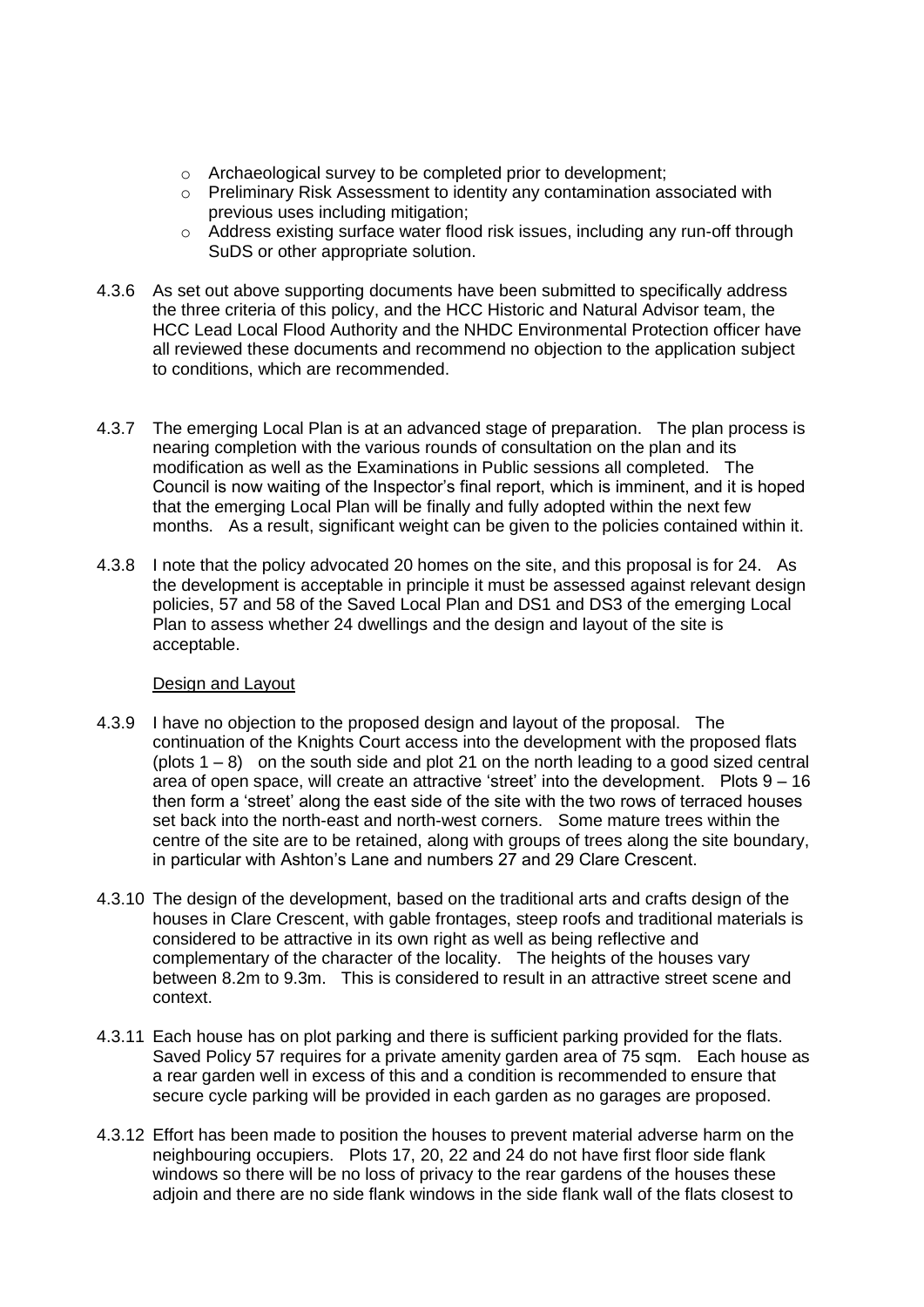Knights Court. Clearly the rears of plots 9 – 16 will be visible from the neighbours along Ashton's Lane and London Road. The 'back to back' distance between the rear of these existing neighbours and the proposed houses is in excess of 30m for plots 9 – 15, which is in compliance with the requirements of Saved Policy 57 to protect privacy and the mature trees along this boundary are to be mainly retained which will provide a good degree of screening. It is noted that plot 16 is 29m rear of no.58 London Road. However, due to the mature tees being retained along the boundary combined with plots 15 and 16 being positioned on an angle to the rear of no.58 so there will be no direct over looking to the rear of this house, no objections raised in this instance to this slight under provision of the requirements of Saved Policy 57.

- 4.3.13 There is change in levels across the site, with the land falling from east to west. The land levels at Ashton's Road (in the road) are at datum level 84.4. Plots 11 – 14 are to have a patio level at 81.4 whilst the flats in plots 1- 8 are to have a car park level on 79.4 and plots 22-2 4 will have an car park level of 78.5. The layout takes account of the drop in ground levels. This is considered to be acceptable as existing neighbours along Ashton's Lane and London Road are positioned on a higher ground level than the proposed houses so this will lessen the impact of visual bulk.
- 4.3.14 The site layout plan shows that a section of landscaping, fence and street lamp will be removed from the Nights Court access to allow access into the site. The visitor parking for Nights Court remains unaffected and the street light is to be removed and a condition is recommended to ensure that one is replaced. There is no objection to the development using the Knights Court access as the access into the development as the applicant own the Knights Court road outright from the boundary with Weston Way and the Knights Court apartments have a right of way over it. Furthermore, the Knights Court access road was designed as a gateway to this site, hence the small section of fence and landscaping that needs removal now with visitor parking being unaffected, and services have been laid underground to the boundary with the rear of no.68 when Nights Court was built in preparation for the development of this site.
- 4.3.15 The existing vehicle access for no.68 is to provide a pedestrian and cycle link to London Road. In the interests of sustainability and enhancing walking and cycling connectivity this is supported.
- 4.3.16 In conclusion, the design and layout of the scheme is considered to be acceptable and will result in a high quality and attractive development. No objection is raised to the provision of four dwellings over the BA7 allocation of 20 and the development is considered to comply the requirements of Saved Policy 57 and emerging Policies SP9 and D1. Furthermore, the Council is behind in its delivery of houses assessed as five year housing land supply, so the addition of 24 houses to the housing stock is a positive benefit of this proposal.

#### Living conditions and amenity issues

4.3.17 The proposed development will have a considerable visual presence in the locality compared to the existing site, but this in itself is not a reason for refusal. It is noted that this site has many neighbours which will outlook onto it. However, as set out above, the development is positioned on a slightly lower ground level than many neighbours which will help to reduce visual bulk, distances to neighbours are acceptable, mature trees are to be retained where they exist along the site boundaries and good quality mature trees within the site are also to be retained, and houses are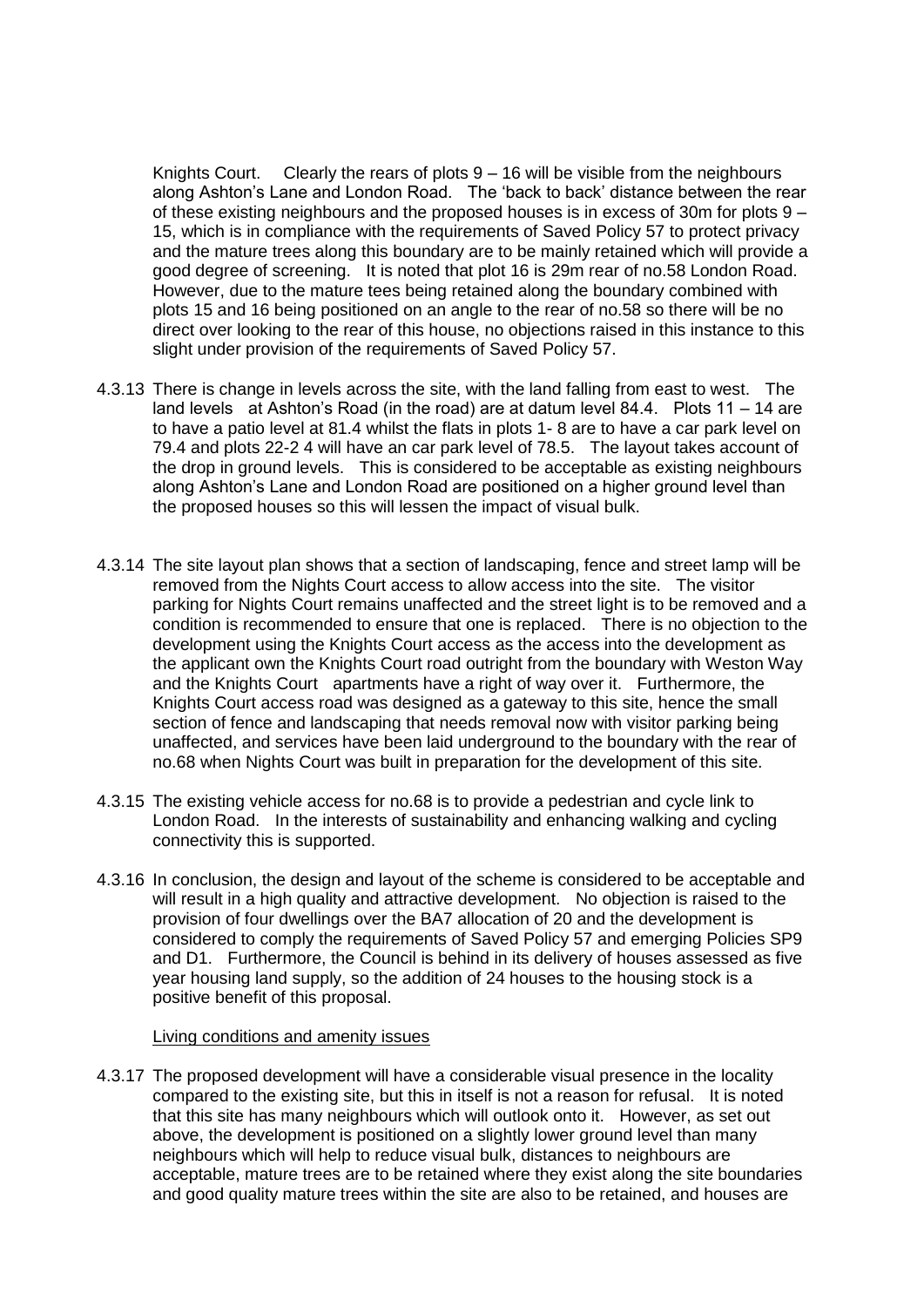positioned side on or angled where the relationship to existing neighbours is closer. There is no denying that the existing neighbours will clearly see these houses and block of flats. However, I cannot conclude that the impact from them will be of such significance or materially so adverse from overlooking, over dominance, loss of privacy or loss of light to justify the refusal of this application for this reason.

- 4.3.18 For the future occupiers, due to the generous size of the flats and houses all exceeding the minimum requirements to the Nationally Described Space Standards, large rear gardens, on plot or allocated parking, open space within the development and the attractive arts and crafts design of the actual buildings, this development represents a high quality and high amenity living environment for future residents.
- 4.3.19 I note that neighbours are concerned that the footpath link to London Road could result in noise and disturbance to the existing neighbours and there is a concern that non-residents may use it. As the footpath link is considered to represent clear benefits to manoeuvrability and sustainability in the locality, I consider its retention outweighs this concern. People are unlikely to spend any prolonged periods of time on the footpath, as they will use it as a means of access and transport. I therefore cannot justify the removal of the footpath from the scheme for this concern.

#### Car parking and transport issues

- 4.3.20 The Council's SPD Vehicle Parking at New Developments requires for one parking space per one bed dwelling and two parking spaces per two bed dwellings. When no garages are proposed, 0.25 spaces per dwelling is required for visitor parking. To meet the standard 45 parking spaces plus 6 visitor bays are required to meet the parking requirements of the SPD. 52 spaces are proposed for the flats and houses with an additional 12 spaces for visitor parking. As the SPD standards are minimum parking standards, there is no objection to this over provision of parking in this instance.
- 4.3.21 There is no objection to the use of Knights Court as the access link. Whilst concerns from local residents is noted, HCC Highways raise no objection to this use of this access on safety grounds, and the noise and disturbance from the additional traffic is not considered to be so great that it would have harm on the residential amenities of the neighbours in Nights Court and no.189 Weston Way, over and above the general traffic noise in the locality, to justify the refusal of this application for this reason.
- 4.3.22 The internal access road is of acceptable layout and size to allow refuse lorry collection and to meet the needs of the emergency services if required.
- 4.3.23 No objections are therefore raised on the basis of parking and access.

#### Ecology considerations

4.3.24 Given that the application site is formed from one dwelling set in large grounds and an area of former allotments, that were being used by only one tenant in 2016 who was then shortly relocated to the allotments at Ivel Springs and this site has been unused since, it is acknowledged that this site does represent a large green area that is rich in wildlife and high in biodiversity. The application acknowledges that this proposal will result in a loss of biodiversity and its habitat from the site. As a result, the application is offering, via the S106 legal agreement, an offsite contribution of £27,360.00 (which is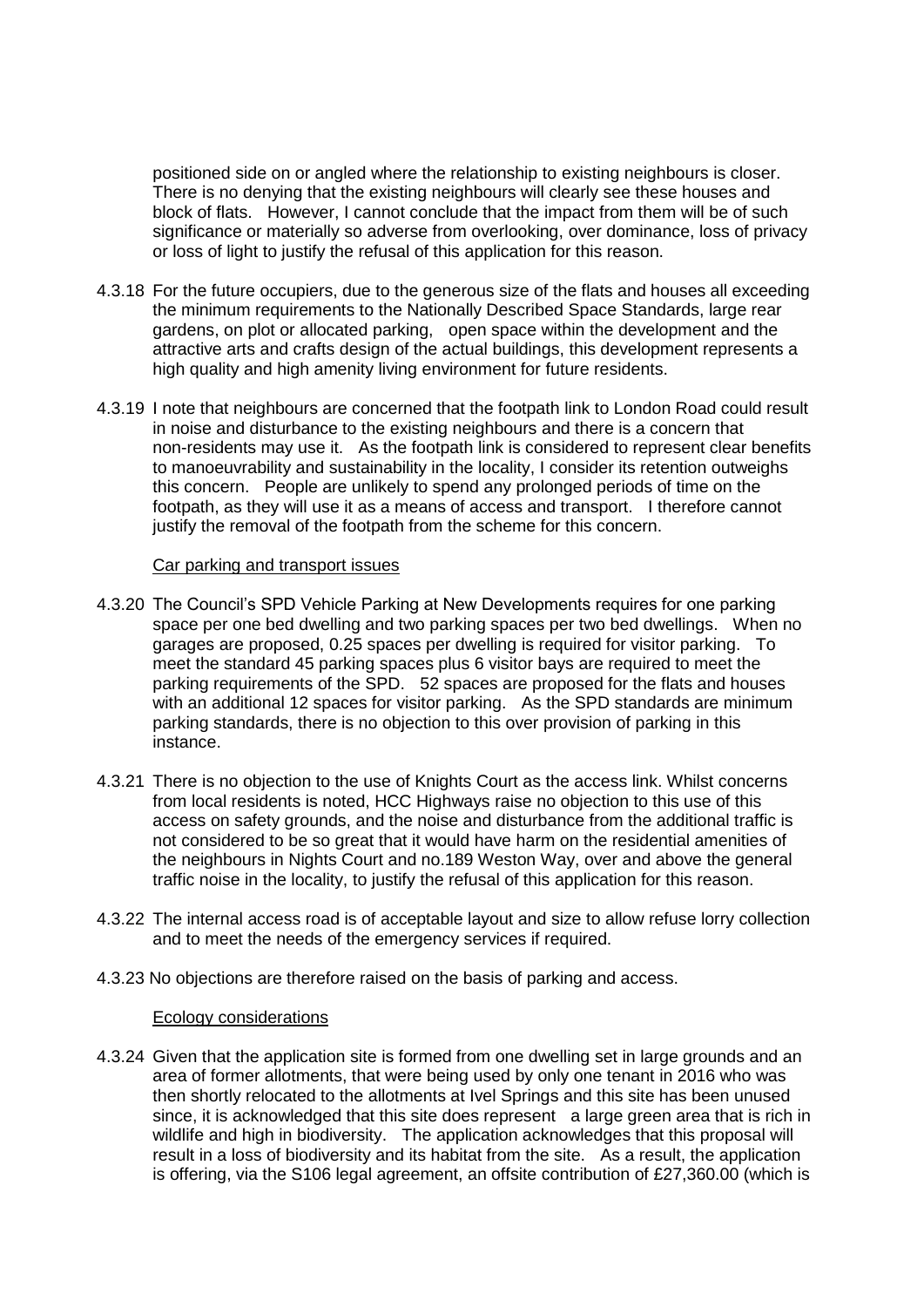based on the HCC ecology calculation matrix) to pay toward ecology projects at Ivel Springs, with contributions targeted toward tree planting and the wetland project.

4.3.25 With regards to the consideration of the existing ecology on the site, the HCC Ecology response states:

*"The 2018 reptile survey included the whole area of the present application site. This found no evidence of reptiles across the site. Although this survey is now 2 years old, given the separation of the site from likely reservoir sites for reptiles, I do not consider conditions at the site will have changed significantly to attract reptiles and therefore no further survey is required in this instance".* 

And:

*"The 2018 survey identified a number of buildings with low to medium potential for bats. Subsequent activity surveys did not confirm any of these buildings as roosts. However, the workshop was also identified during the February PEA survey as a hibernation site for a single brown eared bat and its removal will require a licence from Natural England. Suitable mitigation and compensation for this loss are outlined. I consider with these measures in place that the LPA has sufficient information to deal adequately with bats from a planning perspective".*

- 4.3.26 Therefore, even though the surveys were done in February 2018, the application does provide sufficient information for its determination with regards to this issue. Condition 29 is an ecology mitigation condition, requiring for a Landscape Ecology Management Plan to be submitted and agreed and for these measures to be implemented on site.
- 4.3.27 Whilst this loss of biodiversity from this site is regrettable, due to the need to provide new homes and combined with the facts that this is an allocated housing site and a payment is being made to encourage wildlife off site, which is in accordance with the requirements of emerging Policy NEx, no objection is raised against the application on this basis.

#### S106 Matters

4.3.28 Set out in the table below are the elements of the S106 Obligation that this development proposal requires. All the terms have the agreement of the applicant and an advance draft of the document is submitted and is being prepared by the Council's planning lawyer and the applicant's solicitor.

| <b>Element</b>            | <b>Details</b>                | <b>Justification</b>        |
|---------------------------|-------------------------------|-----------------------------|
| Affordable housing (NHDC) | 8 dwellings (3 x 1-bed and 5) | Saved Local Plan Policy 29A |
|                           | x 2-bed flats) all for        | and Emerging Local Plan     |
|                           | affordable rented tenure.     | Policy HS2.                 |
| Primary education (HCC)   | £49,046 (indexed linked to    | <b>HCC</b> toolkit.         |
|                           | PUBSEC 175) towards the       |                             |
|                           | expansion of Hartsfield       |                             |
|                           | Primary School to 3FE.        |                             |
| Secondary education (HCC) | £48,012 (indexed linked to    | <b>HCC</b> toolkit          |
|                           | PUBSEC 175) towards the       |                             |
|                           | expansion of Knights          |                             |
|                           | Templar School to 8 FE        |                             |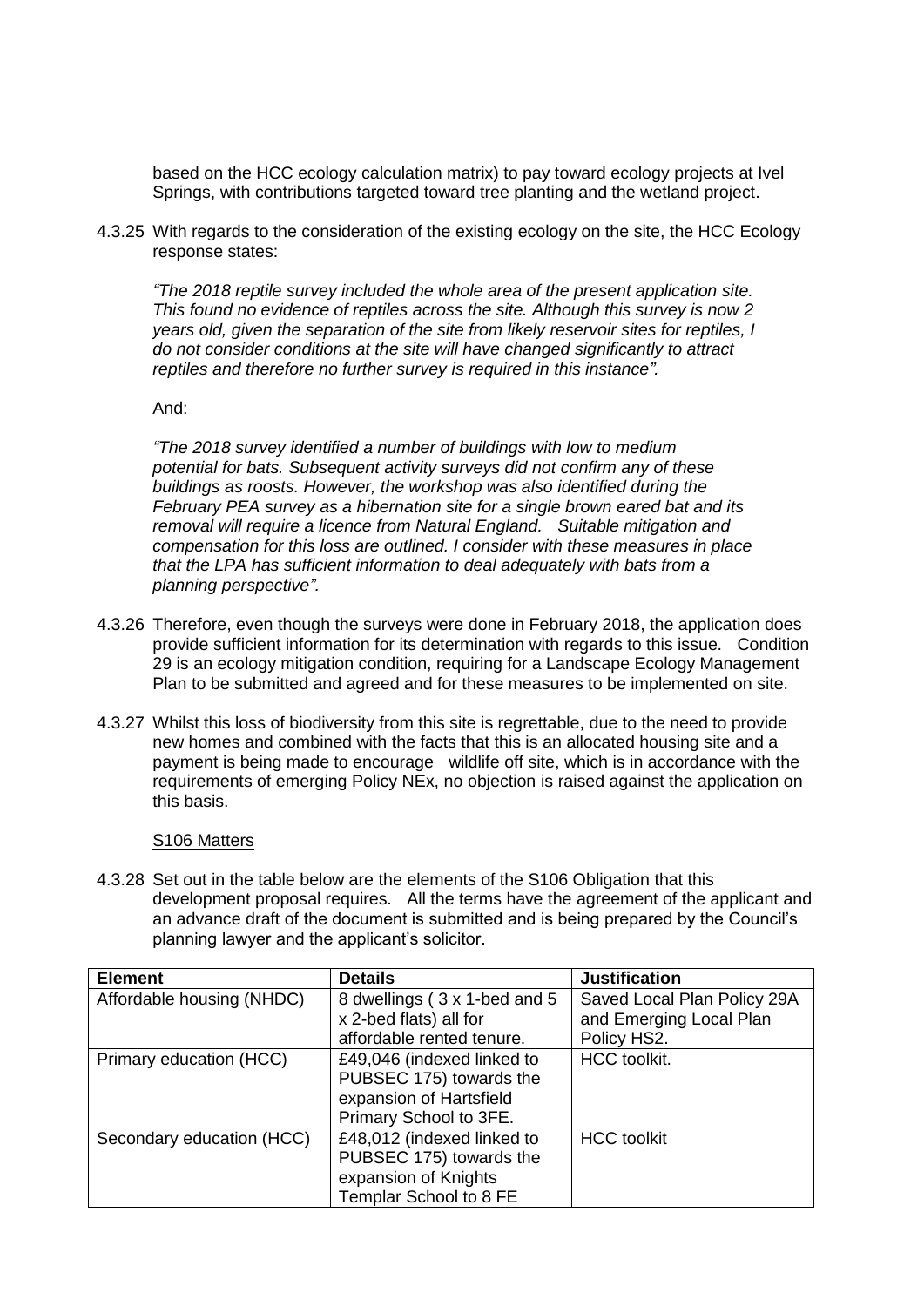| Sustainable transport (HCC)              | £16,000.00 (indexed linked)<br>to provide easy access<br>kerbing to make the nearby<br>bus stop on Weston Way<br>DDA complaint    | <b>HCC</b> toolkit.                      |
|------------------------------------------|-----------------------------------------------------------------------------------------------------------------------------------|------------------------------------------|
| Library services (HCC)                   | £3,813.00 (indexed linked)<br>towards the enhancement of<br>Baldock library.                                                      | <b>HCC</b> toolkit.                      |
| Youth services (HCC)                     | £927.00 (indexed linked)<br>towards the increase of<br>capacity at Hitchin Young<br>People's Centre                               | <b>HCC</b> toolkit.                      |
| Fire hydrants (HCC)                      | Provision of fire hydrants in<br>the development                                                                                  | <b>HCC</b> toolkit                       |
| Ecology (NHDC)                           | On offsite contribution of<br>£27,360.00 (indexed linked)<br>towards tree planting and the<br>wetland project at Ivel<br>Springs. | <b>HCC</b> matrix                        |
| Open Space (NHDC)                        | £13,500.00 (index linked)<br>towards the Greenspace<br>Action Plan at Weston Hill for<br>footpath repair and<br>resurfacing.      | <b>Planning Obligations SPD</b><br>2006. |
| Waste collection and<br>recycling (NHDC) | £71 per dwelling (indexed<br>linked)                                                                                              | <b>Planning Obligations SPD</b><br>2006  |

- 4.3.29 As Members will know under Community Infrastructure (CIL) regulations it is necessary to identify the specific infrastructure project to which funding is sought from an applicant at the time that planning permission is granted. It is no longer allowable to collect a tariff through a S106 Obligation towards a general category and allocate to an identified project later. Following consultation with all relevant Service Provides the above table sets out details of all relevant projects that have been sought in relation to this scheme. On that basis this table forms the basis of a CIL regulations compliant S106 Obligation which is at an advanced stage of preparation.
- 4.3.30 With regards to affordable housing, the emerging Local Plan Policy (HS2) would require 35% affordable housing for a 24 dwelling scheme, of which 65% should be for rent and 35% for other affordable tenures, such as shared ownership. This scheme proposes 33% affordable housing 100% for social rent. The 2016 SHMA Update recommends a greater proportion (59%) of smaller homes for rent (one and two bedroom). Based on this the Council's Housing Officer raises no objection to this offer of affordable housing.

## Bins and cycle parking

4.3.31 For each of the dwellings, there is space on plot in the side / rear gardens for bin storage and bins will not need to be left out in the street scene. The flats have a bin store area within the vehicle underpass. The refuse lorry can access the site, so bins will have to be dragged to the curb side for collection. All these drag distances are acceptable and no objection is raised on this basis.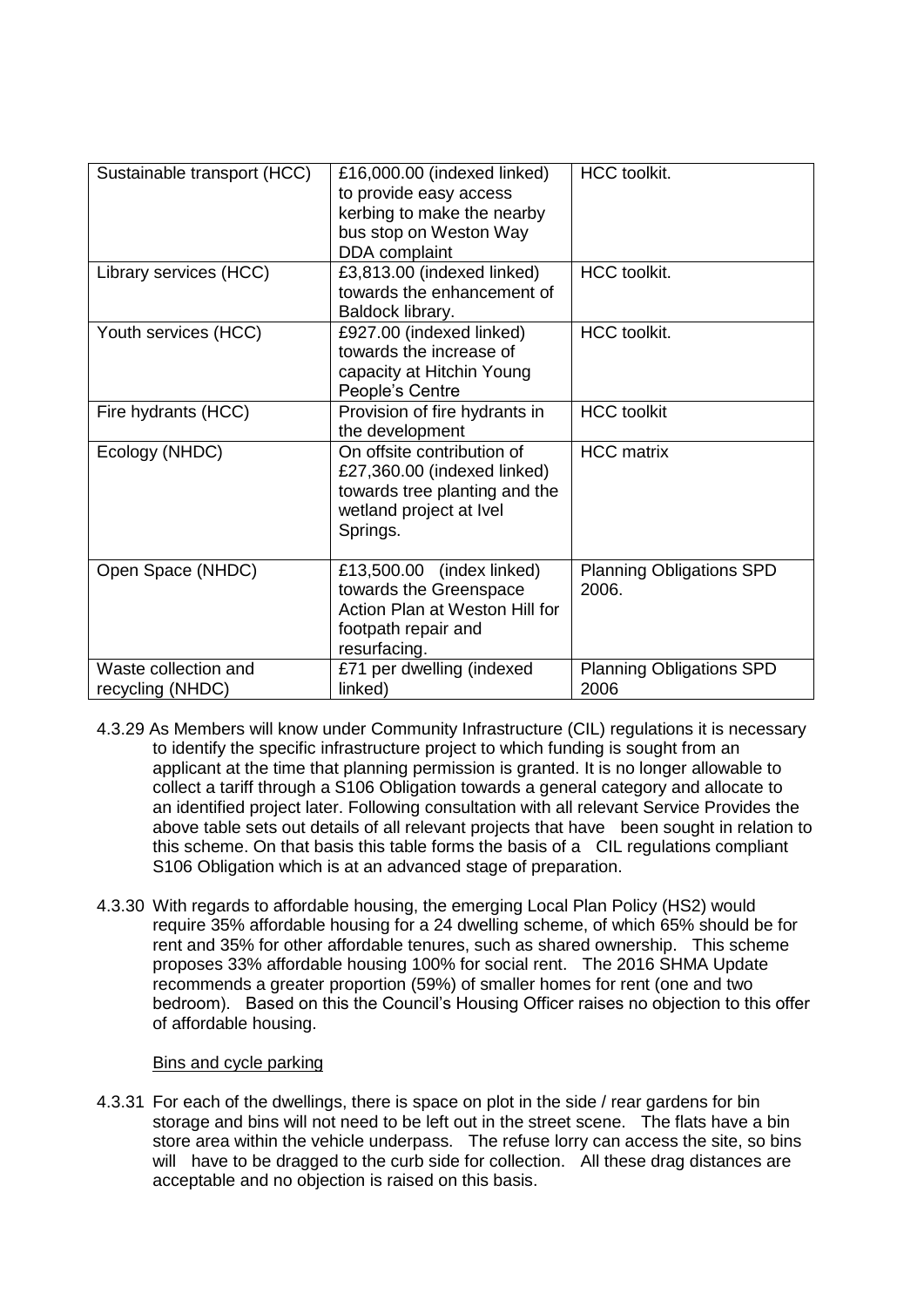4.3.32 A secure cycle parking area is proposed for the flats. As the houses do not have garages, cycle parking is required, and a condition is recommended covering this issue.

#### Landscaping

4.3.33 The submitted survey plans show that 42 individual trees and 11 groups of trees are to be removed from the site. Many of the trees to be felled have been graded as category C or U trees and the good quality mature trees within the site are being retained within the central area of open space, to the south of the proposed flats and around the site boundaries. The landscaping plan shows the existing trees to be retained and that 43 replacement trees are to planted. A Landscape Ecological Management Plan is required to be submitted and approved as a recommended condition, and this requires for half of the replacement trees to be orchard species and for all new trees planted to be a minimum of 4m in height, so that they offer an immediate ecology benefit. As set out above it is acknowledged that the site is going to suffer a biodiversity loss, and will look very different at a result of the works. However, the retention of the mature trees where shown and the replacement tree planting on site is supported and no objection is raised on this basis.

### **Sustainability**

- 4.3.34 The NPPF sets out the three aims of sustainability are an economic, social and environmental objective. This proposal is considered to comply with these objectives. Being within the town of Baldock, with the town centre and the range of facilities it offers, along with access to public transport links only a short distance away, the site is considered to be in a sustainable location. Socially, the site is well connected to the local facilities, groups and amenity bodies in the town as well as potential friendships can be formed between new neighbours. Environmentally, each house is to have its own cycle parking and EV charging point, and the houses are to be built to a high code, with high levels of insulation, low water fittings and energy efficient boilers. In addition, to this, the Members at Cabinet have requested that as a condition of NHDC selling the allotments part of the site to the developer, additional sustainability measures are to be incorporated which are to be included on the flats in plots  $1 - 8$ . These are:
	- o solar panels with battery backup to the communal spaces;
	- o triple glazed windows;
	- o water usage reduced to 90 litres per person per day;
	- $\circ$  significant reduction to fabric U-values, with design targets of 0.15 for external walls, and 0.11 for roofs and floors;
	- o communal electric vehicle charging point to be installed.
- 4.3.35 As a result, no objection is raised on the application on the basis of sustainability.

#### Other technical matters

4.3.36 As can be seen from the technical consultation responses reported above, all outstanding technical matters have been resolved in relation to the determination of this planning application and are addressed in the specifically worded conditions set out in the recommendation below.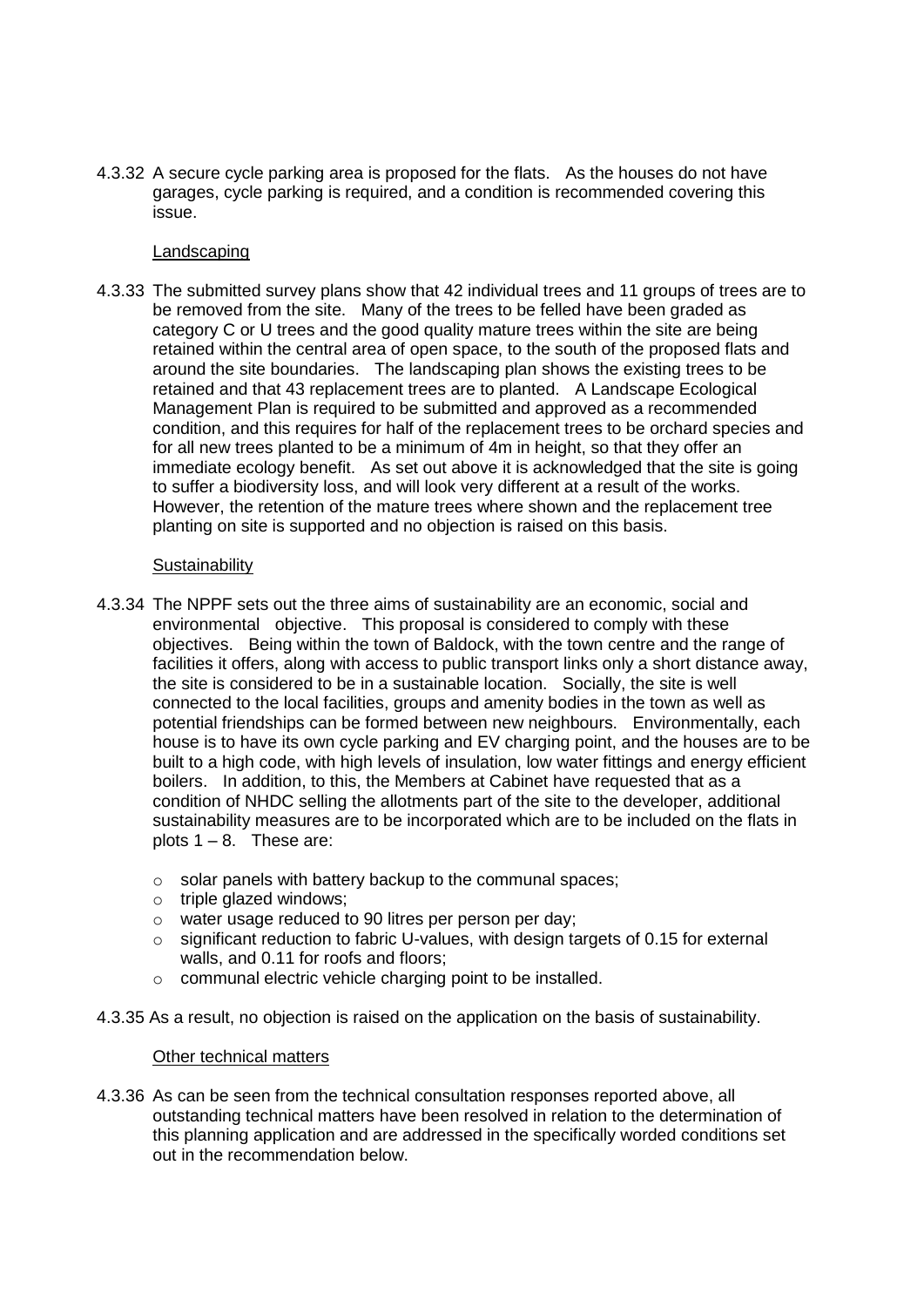## Conclusions and the Planning Balance

4.3.37 It is clear in my view that this proposal would have a significant visual presence in the locality. However, it is an allocated housing site in the emerging Local Plan, and given that the Council can only demonstrate a 1.5 year supply of deliverable housing sites (latest AMR figures from April 2021) (which is one of the worst performing local planning authorities for housing delivery in England) the public benefits of the scheme in providing much needed new housing outweighs any harm caused by the development of this site. The main objection is the loss of biodiversity and its habitat from the site. This is being mitigated and the proposed design in its own right will result in an attractive and acceptable form of development. For this reason, this application is recommended for conditional permission, subject to the completion of the S106 Legal Agreement.

## Climate Change and Air Quality Mitigation

4.3.38 A condition is recommended ensuring EV charging points for the dwellings and flats and the flats are to be built to a high specification code. As a result the proposal is considered to be sufficiently sustainable to be considered to be in compliance with emerging Policy D1 of the Submission Plan 2011 – 2031.

## Alternative Options Considered

4.3.39 Please see the above section referring to the planning history.

#### Pre-Commencement Conditions

4.3.40 I can confirm that the applicant is in agreement with the pre-commencement conditions that are proposed.

## 5.0 **Legal Implications**

5.1 In making decisions on applications submitted under the Town and Country Planning legislation, the Council is required to have regard to the provisions of the development plan and to any other material considerations. The decision must be in accordance with the plan unless the material considerations indicate otherwise. Where the decision is to refuse or restrictive conditions are attached, the applicant has a right of appeal against the decision.

## 6.0 **Recommendation**

a) That planning permission be GRANTED subject to the following conditions and the completion of the requisite S106 Obligation to deliver the benefits set out in the above table and to no new issues being raised within the period of notice being served on the owner of the planning application site.

b) That the applicant agrees any necessary extensions to the statutory determination during the period to enable the completion of the S106 Obligation and the grant of planning permission within the extended statutory period or permission is refused under delegated powers based on incomplete S106 Obligation.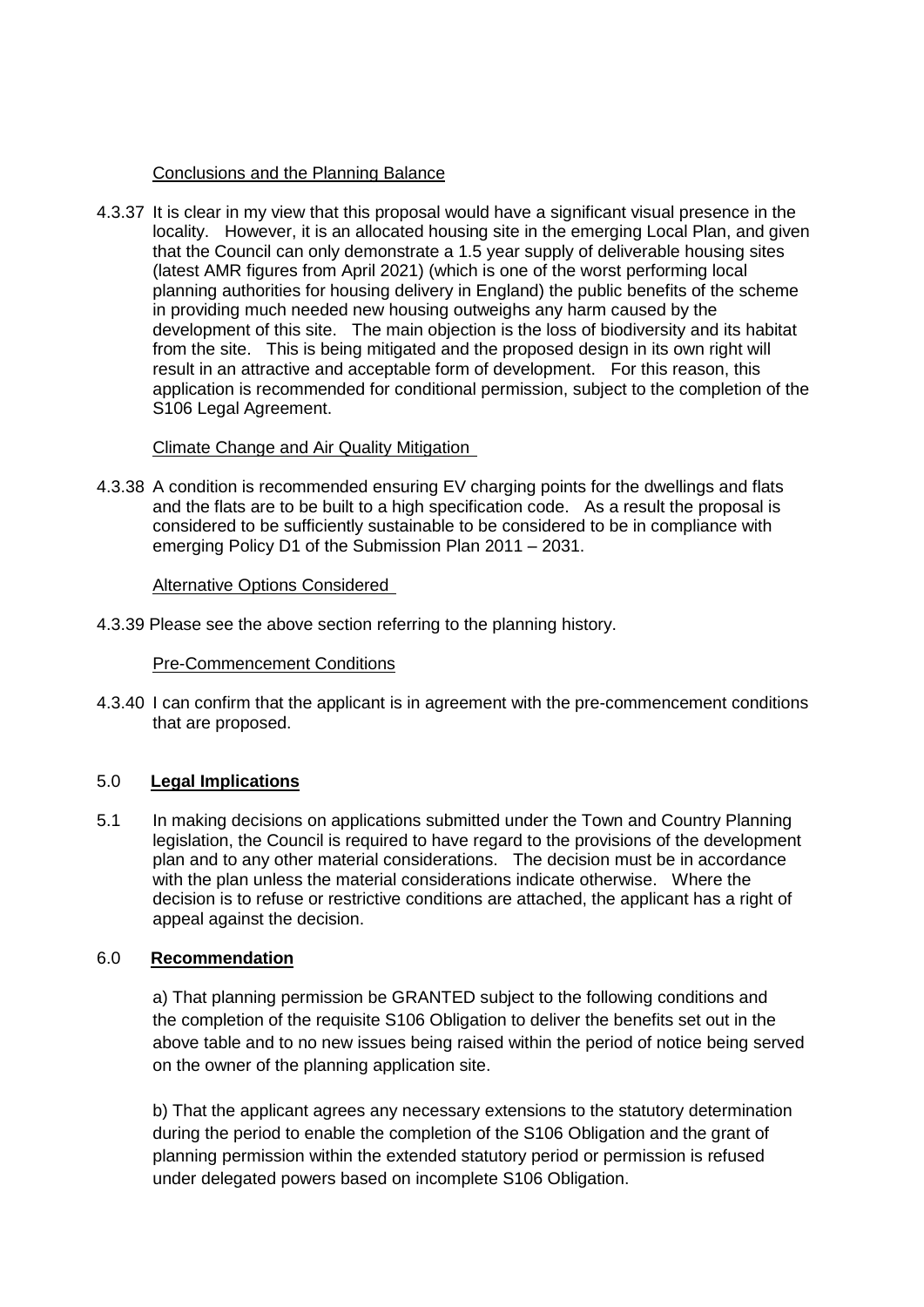1. The development hereby permitted shall be begun before the expiration of 3 years from the date of this permission.

Reason: To comply with the provisions of Section 91 of the Town and Country Planning Act 1990 as amended by Section 51 of the Planning and Compulsory Purchase Act 2004.

2. The development hereby permitted shall be carried out wholly in accordance with the details specified in the application and supporting approved documents and plans listed above.

Reason: To ensure the development is carried out in accordance with details which form the basis of this grant of permission.

3. Details and/or samples of materials to be used on all external elevations and the roof of the development hereby permitted shall be submitted to and approved in writing by the Local Planning Authority before the development is commenced and the approved details shall be implemented on site.

Reason: To ensure that the development will have an acceptable appearance which does not detract from the appearance and character of the surrounding area.

4. Details and/or samples of materials to be used for the roadway, driveways, patios or any other hardstanding in the development hereby permitted shall be submitted to and approved in writing by the Local Planning Authority before the development is commenced and the approved details shall be implemented on site.

Reason: To ensure that the development will have an acceptable appearance which does not detract from the appearance and character of the surrounding area.

5. Details and/or samples of all boundary treatments to be used in the development hereby permitted shall be submitted to and approved in writing by the Local Planning Authority before the development is commenced and the approved details shall be implemented on site.

Reason: To ensure that the development will have an acceptable appearance which does not detract from the appearance and character of the surrounding area.

6. Details of all external lighting to be used in the development hereby permitted, including the re-location of the existing street lamp in Knights Court, shall be submitted to and approved in writing by the Local Planning Authority before the development is commenced and the approved details shall be implemented on site prior to the first occupation of the first dwelling.

Reason: To ensure that the development will have an acceptable appearance which does not detract from the appearance and character of the surrounding area.

7. The full details of the soft landscaping, as indicated by drawing no.PL42, and how it will be managed and maintained in the long term, shall be submitted to and approved in writing by the Local Planning Authority before the development is commenced. The approved details are to be implemented on site in accordance with the details set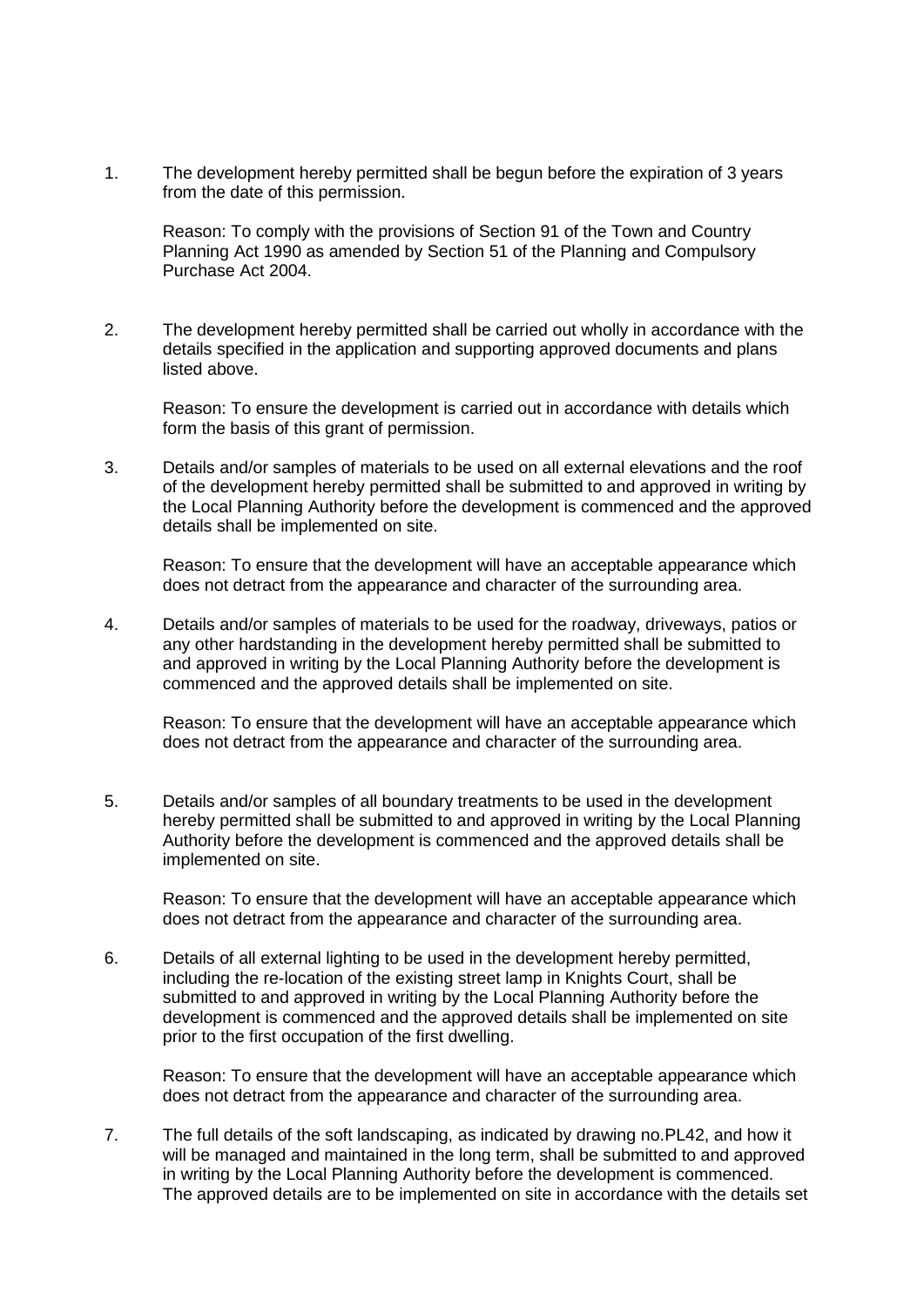out in the following condition.

Reason: To ensure that the development will have an acceptable appearance which does not detract from the appearance and character of the surrounding area.

8. The approved details of landscaping shall be carried out before the end of the first planting season following either the first occupation of any of the buildings or the completion of the development, whichever is the sooner; and any trees or plants which, within a period of 5 years from the completion of the development, die, are removed or become seriously damaged or diseased, shall be replaced during the next planting season with others of similar size and species, unless the Local Planning Authority agrees in writing to vary or dispense with this requirement.

Reason: To safeguard and enhance the appearance of the completed development and the visual amenity of the locality.

9. None of the trees to be retained on the application site shall be felled, lopped, topped, uprooted, removed or otherwise destroyed or killed without the prior written agreement of the Local Planning Authority.

Reason: To safeguard and enhance the appearance of the completed development and the visual amenity of the locality.

10. Before the commencement of any other works on the site, trees to be retained shall be protected by the erection of temporary chestnut paling or chain link fencing of a minimum height of 1.2 metres on a scaffolding framework, located at the appropriate minimum distance from the tree trunk in accordance with Section 4.6 of BS5837:2012 'Trees in relation to design, demolition and construction - Recommendations, unless in any particular case the Local Planning Authority agrees to dispense with this requirement. The fencing shall be maintained intact for the duration of all engineering and building works. No building materials shall be stacked or mixed within 10 metres of the tree. No fires shall be lit where flames could extend to within 5 metres of the foliage, and no notices shall be attached to trees.

Reason: To prevent damage to or destruction of trees to be retained on the site in the interests of the appearance of the completed development and the visual amenity of the locality.

11. No gates shall be provided across the access to the site following the completion of the development.

Reason: In the interests of highway safety so that vehicles are not forced to wait in the carriageway while the gates are being opened or closed.

12. Notwithstanding the provisions of the Town and Country Planning (General Permitted Development) Order 2015 as amended no development as set out in Classes A, B, C and E of Part 1 of Schedule 2 to the Order, (or any subsequent Statutory Instrument which revokes, amends and/or replaces those provisions) shall be carried out without first obtaining a specific planning permission from the Local Planning Authority.

Reason: Given the nature of this development, the Local Planning Authority considers that development which would normally be "permitted development" should be retained within planning control in the interests of the character and amenities of the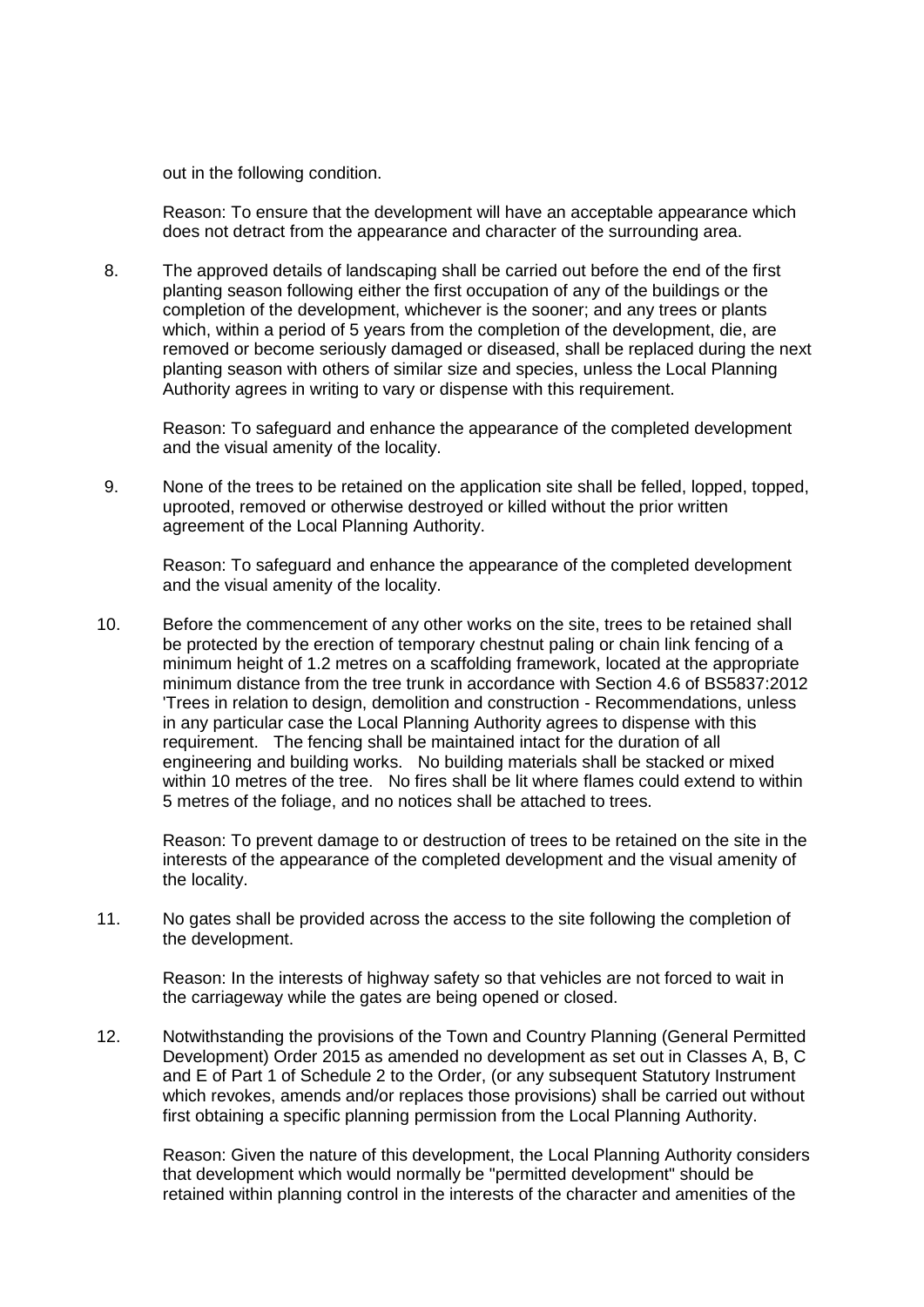area.

13. The development permitted by this planning permission shall be carried out in accordance with the principles of the approved Drainage Statement produced by Wormald Burrows Partnership Limited, reference E3846-MA-Drainage Statement - Rev1, dated May 2021 and the following mitigation measures:

1. Limiting the surface water runoff generated by the critical storm events so that it will not exceed the surface water runoff generated for all rainfall events up to and including the 1 in 100 year plus 40% climate change event. 2. Providing storage in trench soakaways, permeable paving and individual crate soakaways to ensure no increase in surface water runoff volumes for all rainfall events up to and including the 1 in 100 year plus climate change event. 3. The surface water from the site will discharge from a split network of adoptable access road and private network into the ground.

The drainage scheme shall be fully implemented prior to occupation and subsequently in accordance with the timing/phasing arrangements embodied within the scheme, or within any other period as may subsequently be agreed, in writing, by the Local Planning Authority.

Reason: To prevent flooding by ensuring the satisfactory disposal and storage of surface water from the site and to reduce the risk of flooding to the proposed development and future occupants.

14. No development above ground shall take place until a detailed surface water drainage scheme for the site based on the principles as set out in the approved Drainage Statement produced by Wormald Burrows Partnership Limited, reference E3846-MA-Drainage Statement - Rev1, dated May 2021, has been submitted to and approved in writing by the Local Planning Authority. The scheme shall subsequently be implemented in accordance with the approved details. The scheme shall include:

1. Final infiltration testing to be conducted at the exact location and depth of the proposed infiltration features.

2. Final, detailed post-development calculations/modelling in relation to surface water or all rainfall events up to and including the 1 in 100-year return period including a +40% allowance for climate change.

3. A detailed drainage plan including the location and provided volumes of all SuDS features, pipe runs, invert levels and discharge points. If there are areas to be designated for informal flooding these should also be shown on a detailed site plan. 4. Full Assessment of proposed SuDS treatment and management stages for all surface water runoff from the entire development site.

5. Detailed engineered drawings of the proposed SuDS features including cross section drawings, their size, volume, depth and any inlet and outlet features including any connecting pipe runs.

Reason: To prevent the increased risk of flooding, both on and off site.

- 15. Upon completion of the drainage works, a management and maintenance plan for the SuDS features and drainage network must be submitted to and approved in writing by the Local Planning Authority. The scheme shall include:
	- 1. Provision of complete set of as built drawings including the final drainage layout for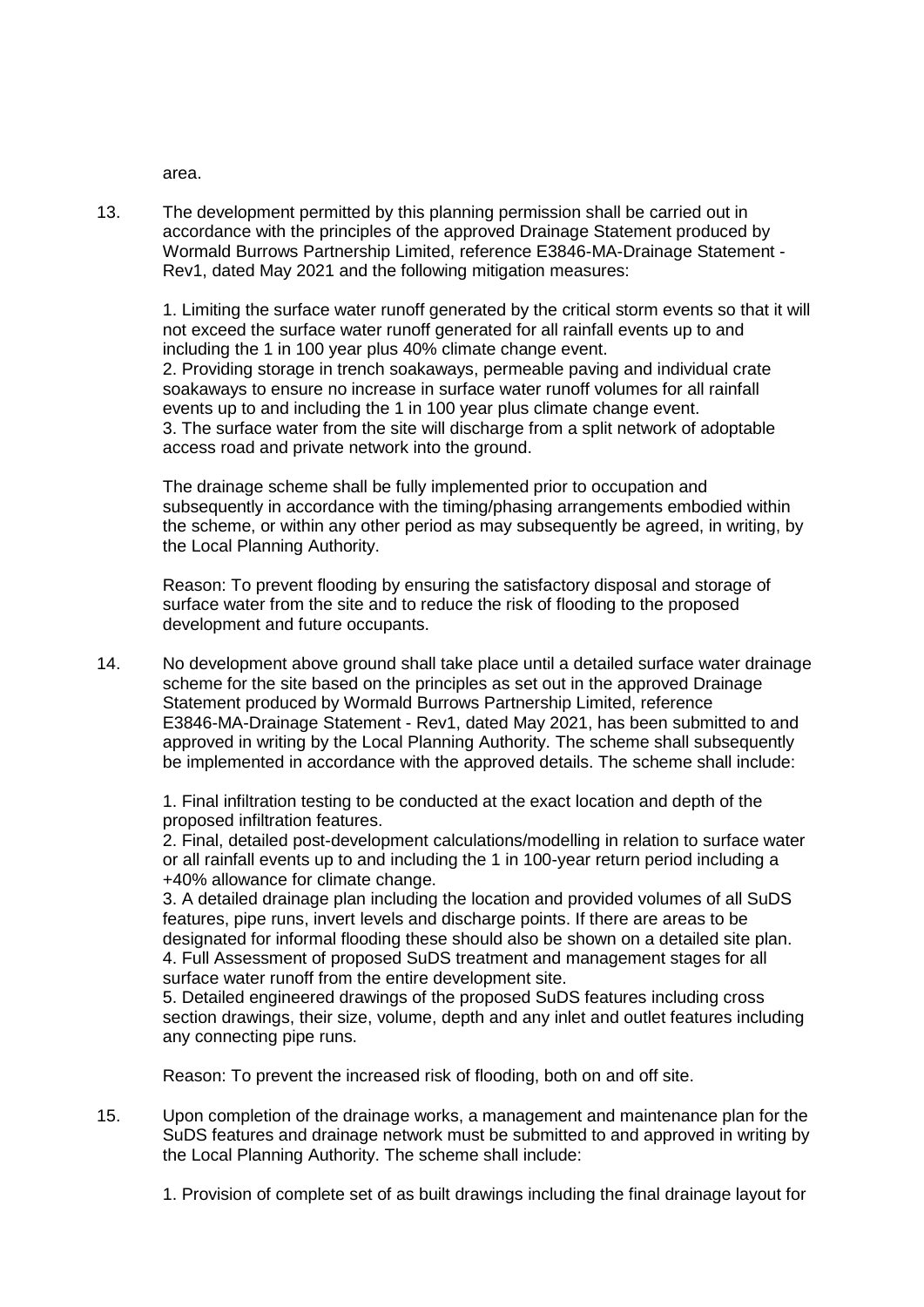site drainage network.

2. Maintenance and operational activities for the lifetime of the development. 3. Arrangements for adoption and any other measures to secure the operation of the scheme throughout its lifetime.

Reason: To prevent flooding by ensuring the satisfactory storage of/disposal of surface water from the site.

16. Prior to the commencement of development (save for the access road into the development) hereby permitted the main vehicular access shall be provided 6.0 metres wide that narrows to 4.8 m near to the end of the cul-de-sacs and thereafter the access shall be retained at the position shown on the approved Proposed-Site-Plan number 19003\_PL03\_D

Arrangement shall be made for surface water drainage to be intercepted and disposed of separately so that it does not discharge from or onto the highway carriageway.

Reason: To ensure satisfactory access into the site and avoid carriage of extraneous material or surface water from or onto the highway in accordance with Policy 5 of Hertfordshire's Local Transport Plan.

17. The gradient of the vehicular accesses shall not exceed 1:20 for the first 12 metres into the site as measured from the extended carriageway.

Reason: To ensure construction of a satisfactory access and in the interests of highway safety and amenity in accordance with Policy 5 of Hertfordshire's Local Transport Plan and to provide adequate visibility for drivers entering and leaving the site and to ensure construction of a satisfactory access and in the interests of highway safety and amenity in accordance with Policy 5 of Hertfordshire's Local Transport Plan

18. No development shall commence until a Construction Traffic Management Plan has been submitted to and approved in writing by the Local Planning Authority. Thereafter the construction of the development shall only be carried out in accordance with the approved Plan.

The Construction Management Plan of:

- a. Construction vehicle numbers, type, routing;
- b. Access arrangements to the site;
- c. Traffic management requirements

d. Construction and storage compounds (including areas designated for car parking, loading / unloading and turning areas);

e. Siting and details of wheel washing facilities;

f. Cleaning of site entrances, site tracks and the adjacent public highway;

g. Timing of construction activities (including delivery times and removal of waste) and to avoid school pick up/drop off times;

h. Provision of sufficient on-site parking prior to commencement of construction activities;

i. Post construction restoration/reinstatement of the working areas and temporary access to the public highway;

j. where works cannot be contained wholly within the site a plan should be submitted showing the site layout on the highway including extent of hoarding, pedestrian routes and remaining road width for vehicle movements.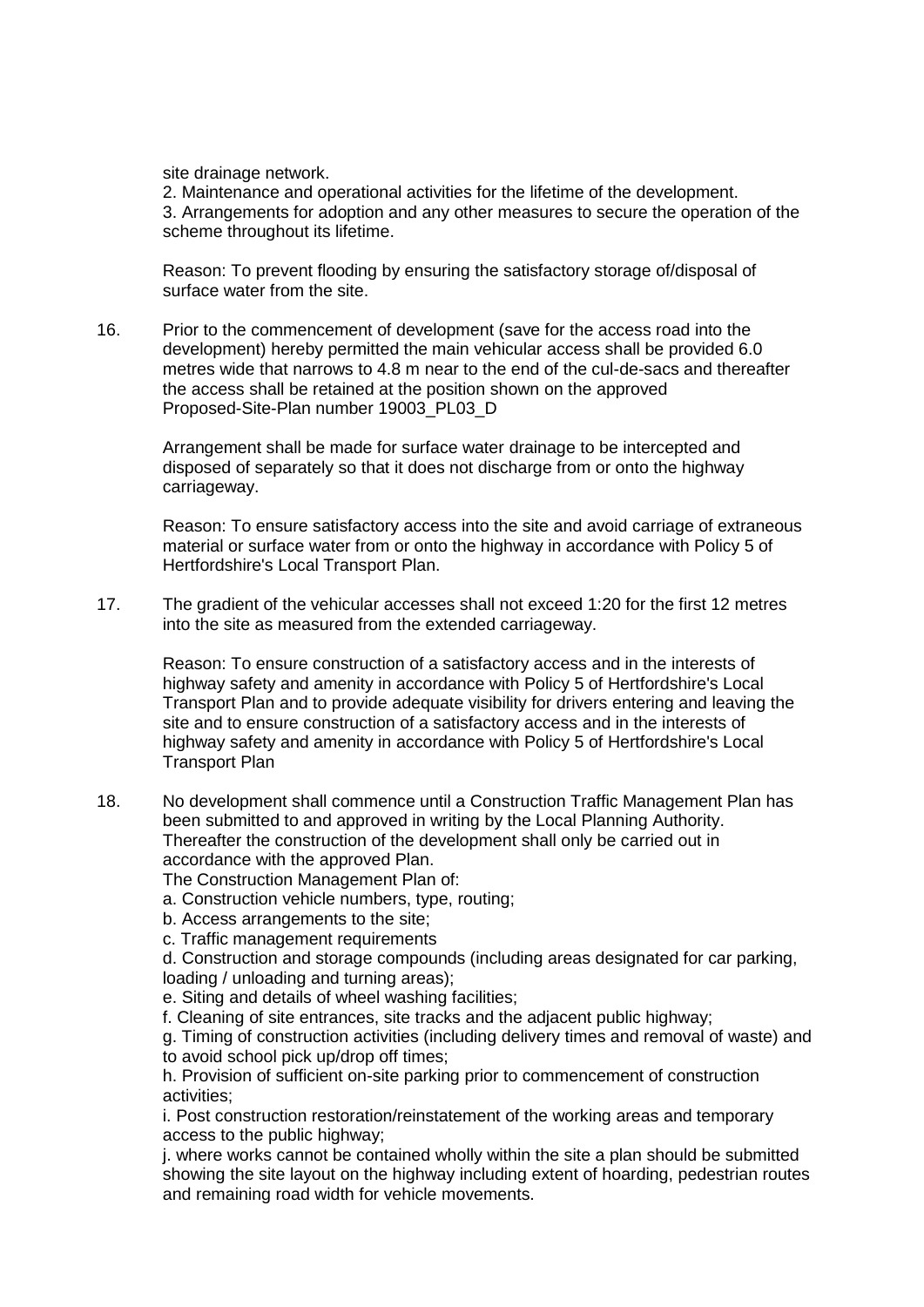Reason: In order to protect highway safety and the amenity of other users of the public highway and rights of way in accordance with Policies 5, 12, 17 and 22 of Hertfordshire's Local Transport Plan (adopted 2018).

19. A No demolition/development shall take place/commence until an Archaeological Written Scheme of Investigation has been submitted to and approved by the local planning authority in writing. The scheme shall include an assessment of archaeological significance and research questions; and:

1. The programme and methodology of site investigation and recording

2. The programme and methodology of site investigation and recording as required by the evaluation

3. The programme for post investigation assessment

4. Provision to be made for analysis of the site investigation and recording

5. Provision to be made for publication and dissemination of the analysis and records of the site investigation

6. Provision to be made for archive deposition of the analysis and records of the site investigation

7. Nomination of a competent person or persons/organisation to undertake the works set out within the Archaeological Written Scheme of Investigation.

B The demolition/development shall take place/commence in accordance with the programme of archaeological works set out in the Written Scheme of Investigation approved under condition (A)

C The development shall not be occupied/used until the site investigation and post investigation assessment has been completed in accordance with the programme set out in the Written Scheme of Investigation approved under condition (A) and the provision made for analysis and publication where appropriate.

Reason: To protect / record any remains found on site.

20. Prior to occupation of the new housing development, Electric Vehicle (EV) ready charging point car park spaces shall be provided as follows:

On Plot Parking - one EV charge point for each of the 16 dwellings (16 in total) Designated Apartment Parking - one EV charge point for each of the 8 dwellings (8 in total) Visitor Parking - a minimum of one EV charge point ( Minimum of 1)

Reason: To contribute to the objective of providing a sustainable transport network and to provide the necessary infrastructure to help off-set the adverse impact of the operational phase of the development on local air quality.

21. During the construction phase no activities should take place outside the following hours: Monday to Friday 08:00-18:00hrs; Saturdays 08:00-13:00hrs and Sundays and Bank Holidays: no work at any time.

Reason: To protect the residential amenity of existing residents

22. Full details of a construction phasing and environmental management programme for the development hereby permitted shall be submitted to and approved in writing by the Local Planning Authority prior to the commencement of works or development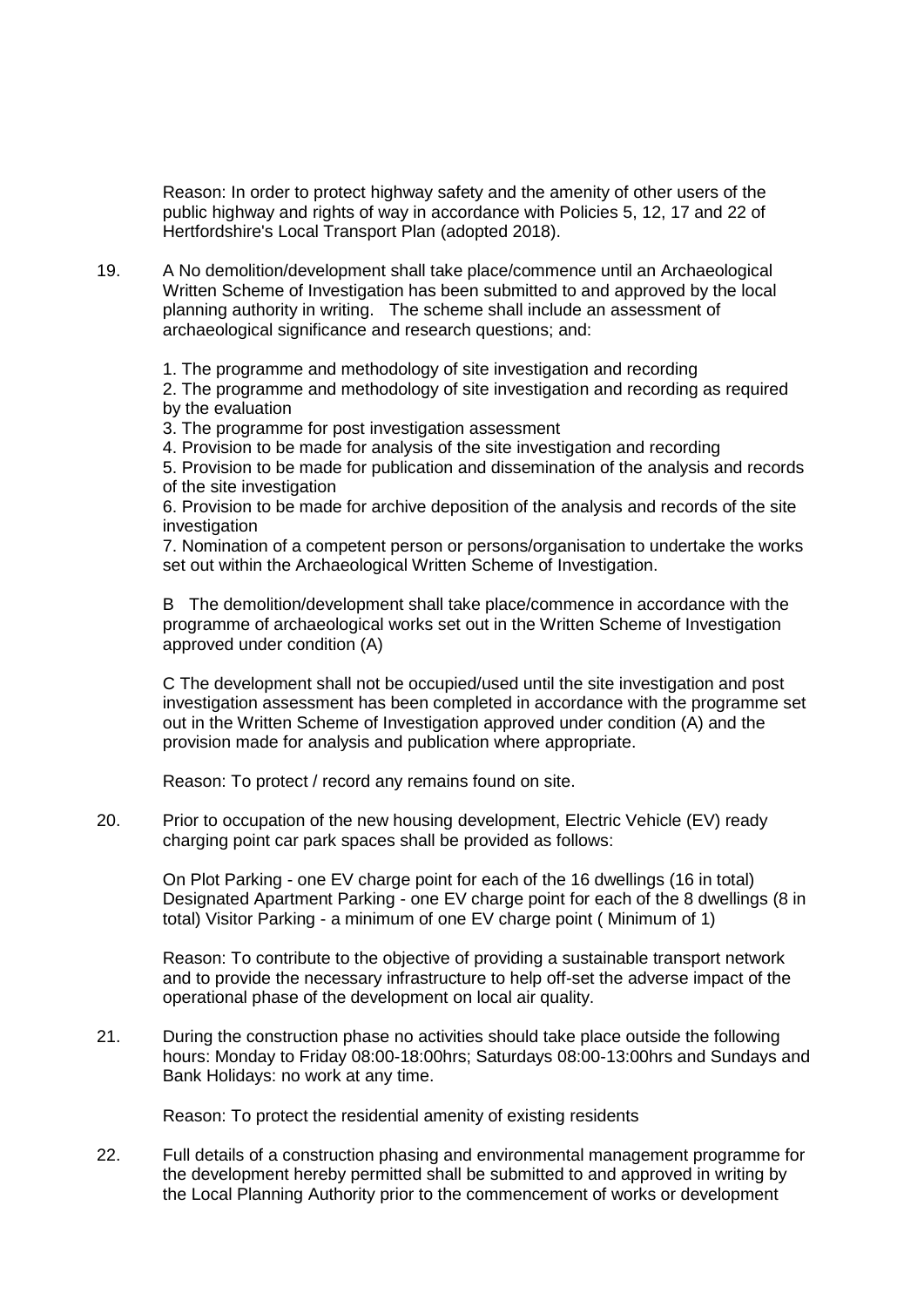(including any pre-construction, or enabling works). The construction project shall thereafter be carried out in complete accordance with the approved phasing programme unless otherwise agreed in writing by the Local Planning Authority. The phasing programme shall include the following elements:

i) hours of construction operations including times of deliveries and removal of waste:

ii) measures to minimise dust, noise, machinery and traffic noise impacts during construction;

iii) site set up and general arrangements for storing plant including cranes, materials, machinery and equipment, temporary offices and other facilities, construction vehicle parking and loading/unloading and vehicle turning areas;

iv) the location of construction traffic routes to and from the site, details of their signing, monitoring and enforcement measures;

v) screening and hoarding details, to protect neighbouring residents;

vi) end of day tidying procedures to ensure protection of the site outside the hours of construction. The construction activities shall be designed and undertaken in accordance with the code of best practice set out in British Standard 5228 1997 and with the agreed details unless otherwise agreed in writing by the Local Planning Authority;

vii) wheel washing facilities for construction vehicles leaving the site;

viii) storage and removal of building waste for disposal or recycling;

Reason: To ensure the correct phasing of development in the interests of minimising disruption nearby residents during construction, minimising any environmental impacts, in the interests of highway safety and amenity.

23. (a)No development approved by this permission shall be commenced prior to the submission to, and agreement of the Local Planning Authority of a written preliminary environmental risk assessment (Phase I) report containing a Conceptual Site Model that indicates sources, pathways and receptors. It should identify the current and past land uses of this site (and adjacent sites) with view to determining the presence of contamination likely to be harmful to human health and the built and natural environment.

Reason: To ensure that any contamination affecting the site is dealt with in a manner that safeguards human health, the built and natural environment and controlled waters.

24. (b)If the Local Planning Authority is of the opinion that the report which discharges condition (a), above, indicates a reasonable likelihood of harmful contamination then no development approved by this permission shall be commenced until a Site Investigation (Phase II environmental risk assessment) report has been submitted to and approved by the Local Planning Authority which includes: (i) A full identification of the location and concentration of all pollutants on this site and

the presence of relevant receptors, and; (ii) The results from the application of an appropriate risk assessment methodology.

Reason: To ensure that any contamination affecting the site is dealt with in a manner that safeguards human health, the built and natural environment and controlled waters.

25. c) No development approved by this permission (other than that necessary for the discharge of this condition) shall be commenced until a Remediation Method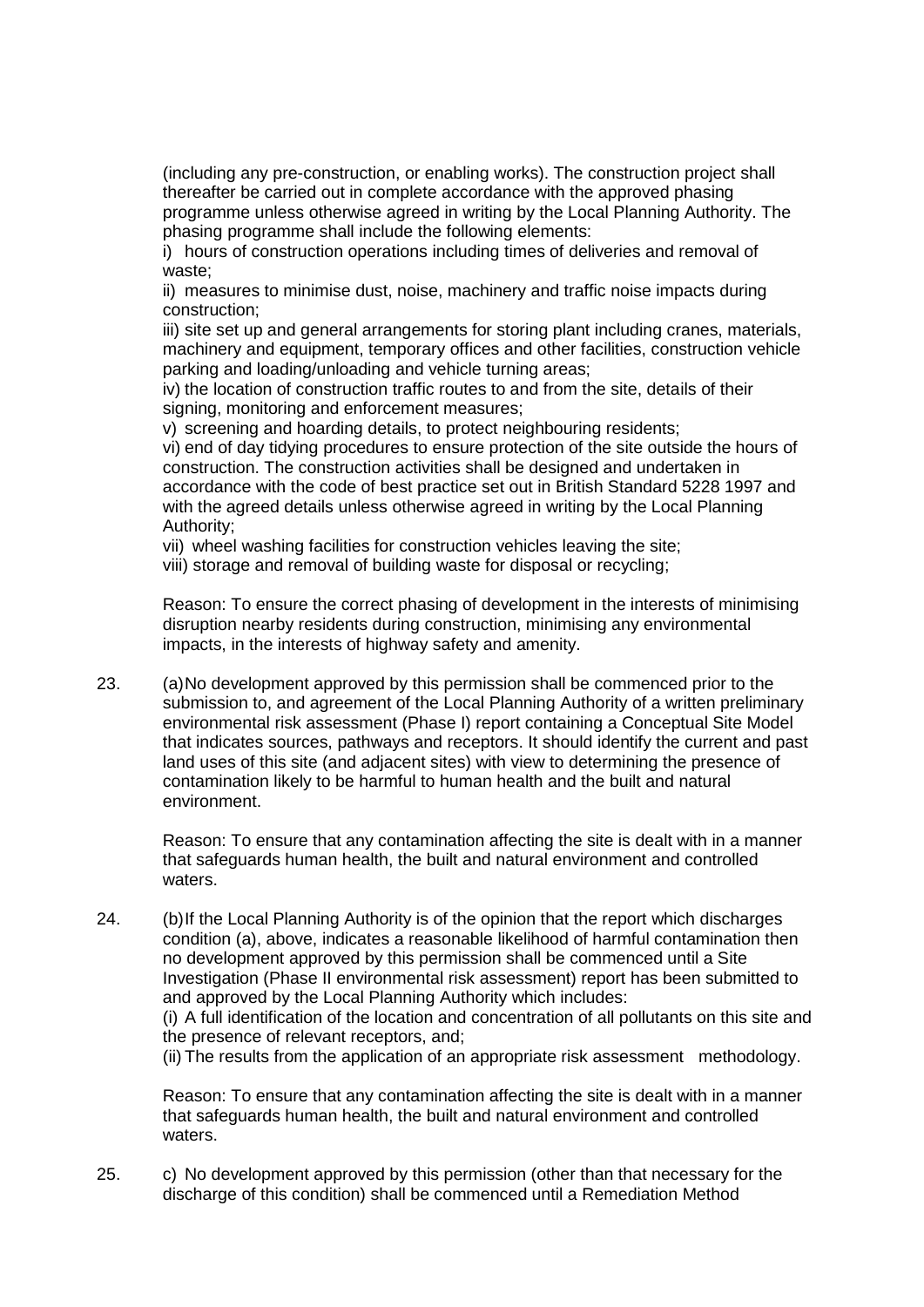Statement report; if required as a result of (b), above; has been submitted to and approved by the Local Planning Authority.

Reason: To ensure that any contamination affecting the site is dealt with in a manner that safeguards human health, the built and natural environment and controlled waters.

26. (d)This site shall not be occupied, or brought into use, until: (i) All works which form part of the Remediation Method Statement report pursuant to the discharge of condition (c) above have been fully completed and if required a formal agreement is submitted that commits to ongoing monitoring and/or maintenance of the remediation scheme.

(ii) A Remediation Verification Report confirming that the site is suitable for use has been submitted to, and agreed by, the Local Planning Authority.

Reason: To ensure that any contamination affecting the site is dealt with in a manner that safeguards human health, the built and natural environment and controlled waters.

27. (e)Any contamination, other than that reported by virtue of condition (a) and (b), encountered during the development of this site shall be brought to the attention of the Local Planning Authority as soon as practically possible; a scheme to render this contamination harmless shall be submitted to and agreed by, the Local Planning Authority and subsequently fully implemented prior to the occupation of this site.

Reason: To ensure that any contamination affecting the site is dealt with in a manner that safeguards human health, the built and natural environment and controlled waters.

28. Before any development commences on site, a Site Waste Management Plan (setting out the aims to reduce the amount of waste produced on site during the demolition and construction phase, the types of waste to be produced, how it is to be stored on site, how it will be removed from site and where it will be sent to) is to be submitted to and approved in writing by the Local Planning Authority. The development must then be operated in accordance with the agreed SWMP unless otherwise agreed in writing.

Reason: To reduce construction waste in accordance with the HCC Waste Policy 12.

- 29. Prior to the commencement of development on site, a Landscape Ecological Management Plan is to be submitted to and agreed in writing by the Local Planning Authority. This must include the mitigation measures set out in the 'Prelimiary Ecological Appraisal Including a Protected Species Assessment'. This includes:
	- no site / tree clearance during the bird nesting season;

- deadwood, standing deadwood and deadwood stumps should be retained and if they have to removed they must be removed by hand and retained in habitat piles around the site boundary;

- the use of bat and bird boxes in the development;
- the use of insect nests, bumblebee boxes and insect towers;
- the creation of a 'hedgehog highway' across the site;

- at least half of the replacement trees be an even mix of orchard species such as walnut, apple, pear, cherry and plum with the remaining trees to be planted being native broad leaved trees;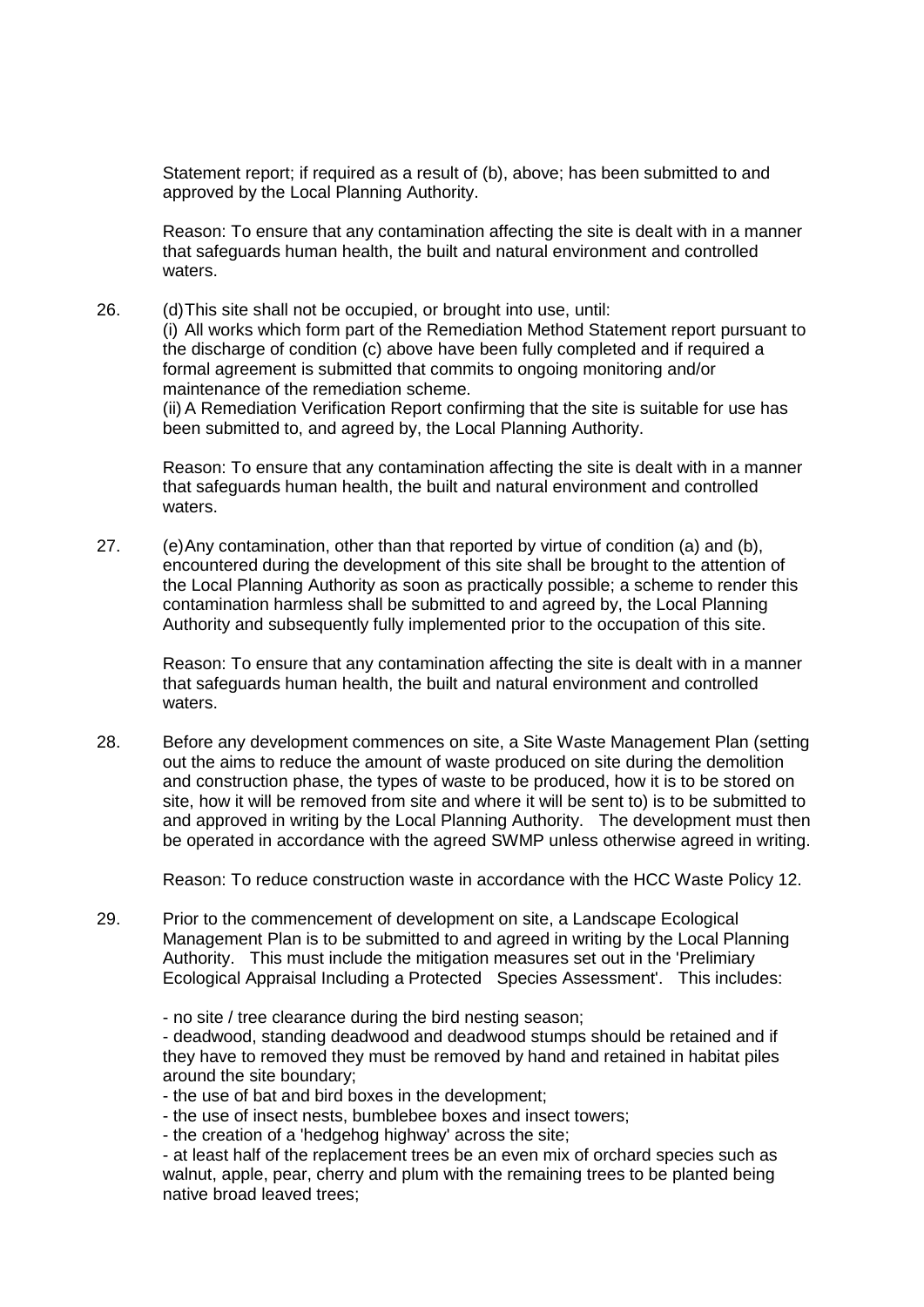- all replacement trees must be a minimum of 3m in height to ensure they provide immediate ecological benefit;

- no lighting near to or shining on to any trees, especially those with any bat or bird boxes.

Before any other development commences details and timings of the above measures are to be submitted to, and agreed in writing by, the Local Planning Authority and the approved measures must be undertaken on site prior to the first occupation of the first dwelling. The results of the survey work is to be submitted to the Council.

Reason: To protect ecology on site.

30. Prior to the first occupation secure cycle storage is to be provided in the rear gardens of plots 9 - 24.

Reason: To comply with the requirements of the Vehicle Parking SPD.

Proactive Statement:

Planning permission has been granted for this proposal. The Council acted proactively through positive engagement with the applicant during the determination process which led to improvements to the scheme. The Council has therefore acted proactively in line with the requirements of the Framework (paragraph 38) and in accordance with the Town and Country Planning (Development Management Procedure) (England) Order 2015.

#### Informative/s:

1. LEAD LOCAL FLOOD AUTHORITY:

1. We would recommend the LPA obtains a management and maintenance plan, to ensure the SuDS features can be maintained throughout the development's lifetime. This should follow the manufacturers' recommendation for maintenance and/or guidance in the SuDS Manual by Ciria.

## 2. ANGLIAN WATER:

1. Anglian Water has assets close to or crossing this site or there are assets subject to an adoption agreement. Therefore the site layout should take this into account and accommodate those assets within either prospectively adoptable highways or public open space. If this is not practicable then the sewers will need to be diverted at the developers cost under Section 185 of the Water Industry Act 1991. or, in the case of apparatus under an adoption agreement, liaise with the owners of the apparatus. It should be noted that the diversion works should normally be completed before development can commence.

2. Notification of intention to connect to the public sewer under S106 of the Water Industry Act Approval and consent will be required by Anglian Water, under the Water Industry Act 1991. Contact Development Services Team 0345 606 6087.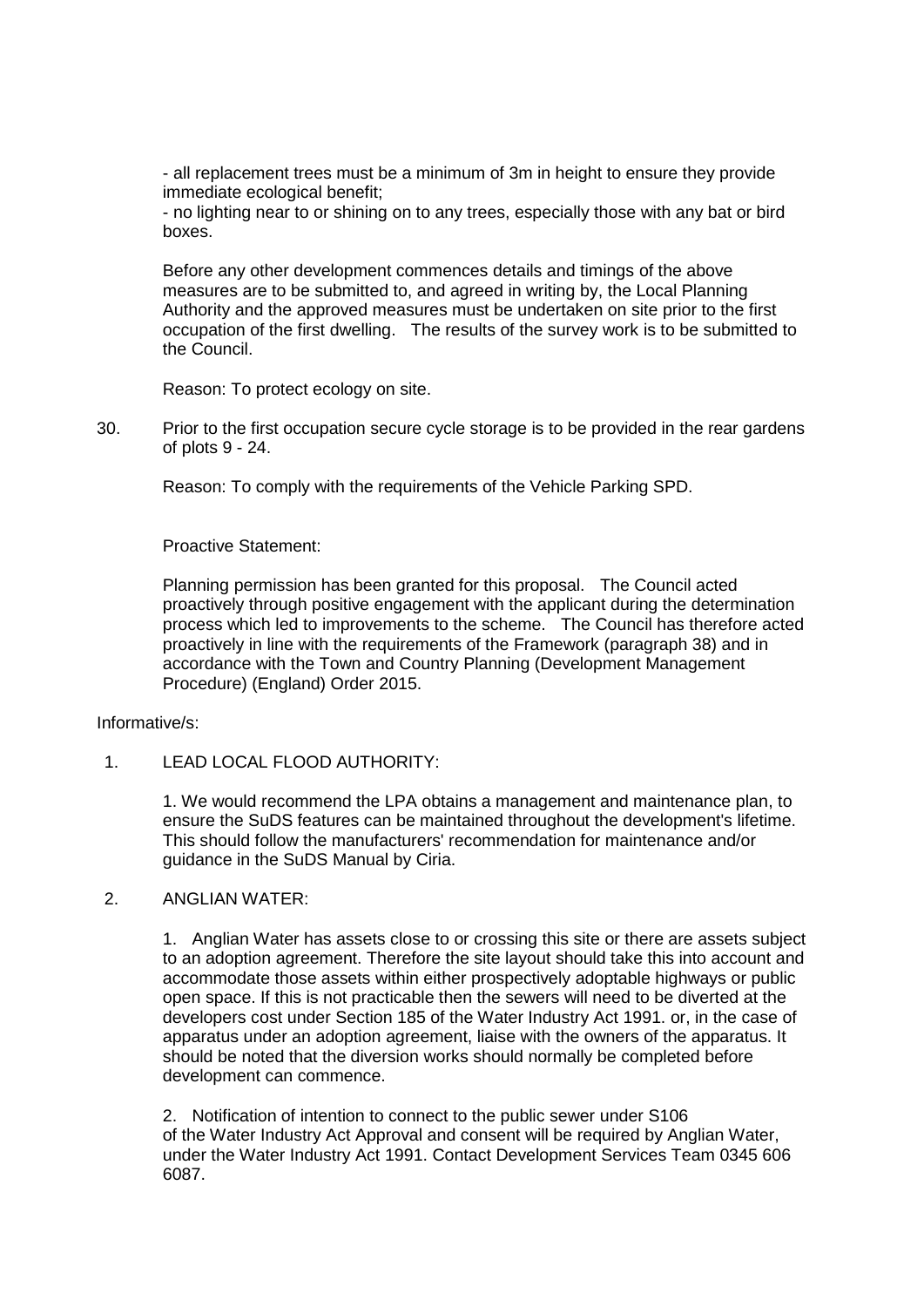3. Notification of intention to connect to the public sewer under S106 of the Water Industry Act Approval and consent will be required by Anglian Water, under the Water Industry Act 1991. Contact Development Services Team 0345 606 6087.

4. Protection of existing assets - A public sewer is shown on record plans within the land identified for the proposed development. It appears that development proposals will affect existing public sewers. It is recommended that the applicant contacts Anglian Water Development Services Team for further advice on this matter. Building over existing public sewers will not be permitted (without agreement) from Anglian Water.

5. Building near to a public sewer - No building will be permitted within the statutory easement width of 3 metres from the pipeline without agreement from Anglian Water. Please contact Development Services Team on 0345 606 6087.

6. The developer should note that the site drainage details submitted have not been approved for the purposes of adoption. If the developer wishes to have the sewers included in a sewer adoption agreement with Anglian Water (under Sections 104 of the Water Industry Act 1991), they should contact our Development Services Team on 0345 606 6087 at the earliest opportunity. Sewers intended for adoption should be designed and constructed in accordance with Sewers for Adoption guide for developers, as supplemented by Anglian Water's requirements.

### 3. HCC HIGHWAYS INFORMATIVES:

1. Through the planning process Hertfordshire County Council would recommend that a financial contribution is provided by developers toward an integrated transport scheme to mitigate the incremental increase in traffic impact from developments and maximise the sustainability of the site in transport terms where safety and passenger transport improvements would then be delivered in order of need. In respect of Regulation 122 of the CIL Regulations 2010 the planning obligations sought from this proposal are:

(i) Necessary to make the development acceptable in planning terms.

(ii) Directly related to the development;

The new residents of the development will have an additional impact upon local services.

(iii) Fairly and reasonable related in scale and kind to the development.

The above financial contributions have been based on the minimum requirement to upgrade the above mentioned bus stops. This approach is consistent and relate to the scale and impact of development.

The sustainable contribution means the sum of sixteen thousand pounds (£16,000) (Index Linked) as a contribution towards the upgrading to DDA standards for the improvements to public transport to encourage users of the Development to travel to and from the Development by means of transport other than the private car which the County Council determines will contribute to the improvement of highway conditions on parts of the network affected by traffic associated with the Development.

2. As a requirement of the section 106 agreement the bus stop adjacent to Ashtons Lane is required to be upgraded to Disability Discrimination Act standards in order to maximise accessibility of the site. The bus stop will need to be upgraded with easy access kerbs (shelters may not be appropriate). This will need to be agreed in conjunction with appropriate parties. These works shall be secured through the s106